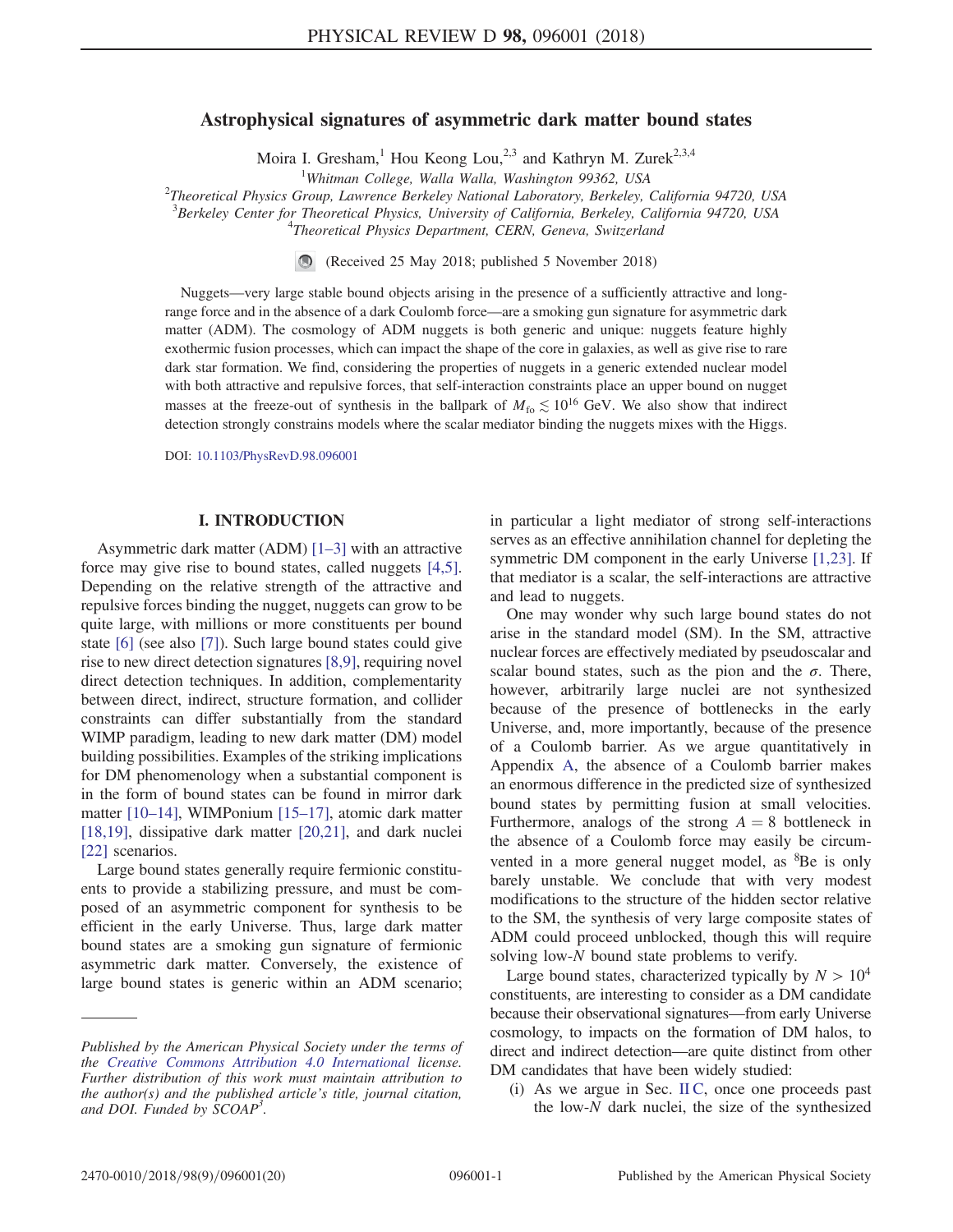nuggets is quite insensitive to the UV physics of the model, and instead depends on only a few infrared parameters. This fact allows us, in combination with astrophysical constraints, to make general statements about the size of the nuggets, targeting the features of the nuggets relevant for searches.

- (ii) Nuggets, being large composite states, tend to have large self-interactions, which can impact the shapes of DM halos in the late Universe. Unlike the standard self-interacting DM (SIDM) scenario, however, nuggets are generally as likely to interact by fusing as they are to elastically scatter. Fusion is of course highly inelastic and, in the class of models we consider, remains exothermic up to arbitrarily large size; cold fusion is realized in these models due to the absence of the analog of electromagnetism. Nugget self-interactions can lead to accelerated mass aggregation at galactic centers, which may provide an efficient way to feed supermassive blackholes.
- (iii) The exothermic and dissipative fusion reactions allow for the possibility of star formation in early protohalos.
- (iv) The by-products of a single fusion interaction can include (many) force mediators and/or nugget fragments analogous to the common by-products of SM nuclear interactions: photons, alpha particles, and neutrons. If the fusion by-products are allowed to decay to SM final states, the observed flux of photons in the galaxy may place a constraint on these models.
- (v) Nuggets are extended, massive objects, whose direct detection signals are different from those of WIMPs.

In [\[24,25\],](#page-19-10) we explored the properties and synthesis of nuggets, focusing on the most deeply bound nuggets with only a scalar mediator. Models with DM coupled only through a light scalar mediator contain the minimal matter content necessary to assemble large ADM bound states; the light mediator is solely responsible for binding both the large and small nuggets, and for allowing the first step of synthesis to proceed kinematically—the analog of deuterium formation, which proceeds through photon emission. Thus this minimal model is fairly predictive but also restrictive.

Here we consider a more general scenario. In general, the size nuggets at freeze-out (fo) of synthesis in the early Universe,  $N_{\text{fo}}(M_{\text{fo}})$ , is largely determined by three dimensionful parameters: number density of bound nucleons,  $n_{sat}$ ; mass per constituent,  $\bar{m}_X$ , of large nuggets; and the nugget synthesis temperature  $T_{syn}$  [\[6\]](#page-19-2). Although many of our results do not depend on details of the model, in order to be explicit, we consider a concrete effective model in which the dark sector contains a conserved and stable fermionic species in addition to multiple species of mediators: vector, pseudoscalar, and pseudovector in addition to a scalar. The addition of such mediator states opens up  $(n_{\text{sat}}, \bar{m}_X, T_{\text{syn}})$  parameter space significantly as compared to the scalar-only model studied in [\[4,5,25\].](#page-19-1) For instance, as occurs for nuclear matter, a repulsive vector and attractive scalar interaction can almost cancel one another, leading to a large hierarchy between binding energy per constituent and the constituent mass. Additionally, spindependent pseudoscalar-mediated interactions can decouple properties of small and large bound states, changing  $T_{syn}$  relative to  $\bar{m}_X$ .

One important result of our analysis is generic bounds on the largest possible sizes of DM bound states; these bounds will impact search techniques for nuggets. Assuming nuggets are the dominant form of DM, the combination of conservative astrophysical limits on selfinteractions discussed in Sec. [III,](#page-7-0) with general considerations for the nugget properties discussed in Sec. [II](#page-2-0), translate into upper bounds on synthesized nugget size. We will show explicitly that large synthesized nuggets require a relatively flat potential for the scalar mediator binding the nugget together, such that a large scalar meanfield can be sustained in a nugget. These constraints are summarized in Fig. [1](#page-1-0), as a function of the scalar potential quartic,  $\lambda$ . Note that the quartic is normalized such that the interaction is given by  $\frac{g_{\phi}^{4}}{3\pi^{2}}$  $\frac{\lambda \phi^4}{2}$  (see Sec. [II](#page-2-0) for details). Given that there is no symmetry forbidding a quartic term in the potential, models with large synthesized nuggets are tuned. Taking  $\lambda \gtrsim 10^{-3}$ , a bound  $M_{\rm fo} \lesssim 10^{16}$  GeV is obtained.

This paper systematically explores the dominant astrophysical features of, and constraints on, ADM nuggets.

<span id="page-1-0"></span>

FIG. 1. Maximum achievable nugget size  $N_{\text{fo}}$  (purple) and nugget mass  $M_{\text{fo}}$  (red) as a function of the maximum scalar force mediator quartic coupling  $\lambda_{\text{max}}$ . Given a conservative constraint on late-universe DM nugget interaction cross sections  $\sigma_{DM}/m_{DM} \lesssim$ 1 cm<sup>2</sup>/g (solid) or  $\sigma_{DM}/m_{DM} \lesssim 10^{-3}$  cm<sup>2</sup>/g (dashed), maximum possible sizes are realized when only a scalar mediator contributes to large nugget properties (i.e., when effects of a vector mediator are negligible).  $\lambda_{\text{max}}$  serves as a measure of fine tuning for achieving large nuggets, as radiative corrections tend to drive  $\lambda$ to be relatively large. The synthesis temperature is (conservatively) taken to be  $T_{syn} = (m_X - \bar{m}_X)/15$ —the maximum possible 2-body binding energy times a typical Boltzmann suppression factor,  $1/30$ . A typical model is expected to have lower synthesis temperature and therefore smaller freeze-out sizes and masses.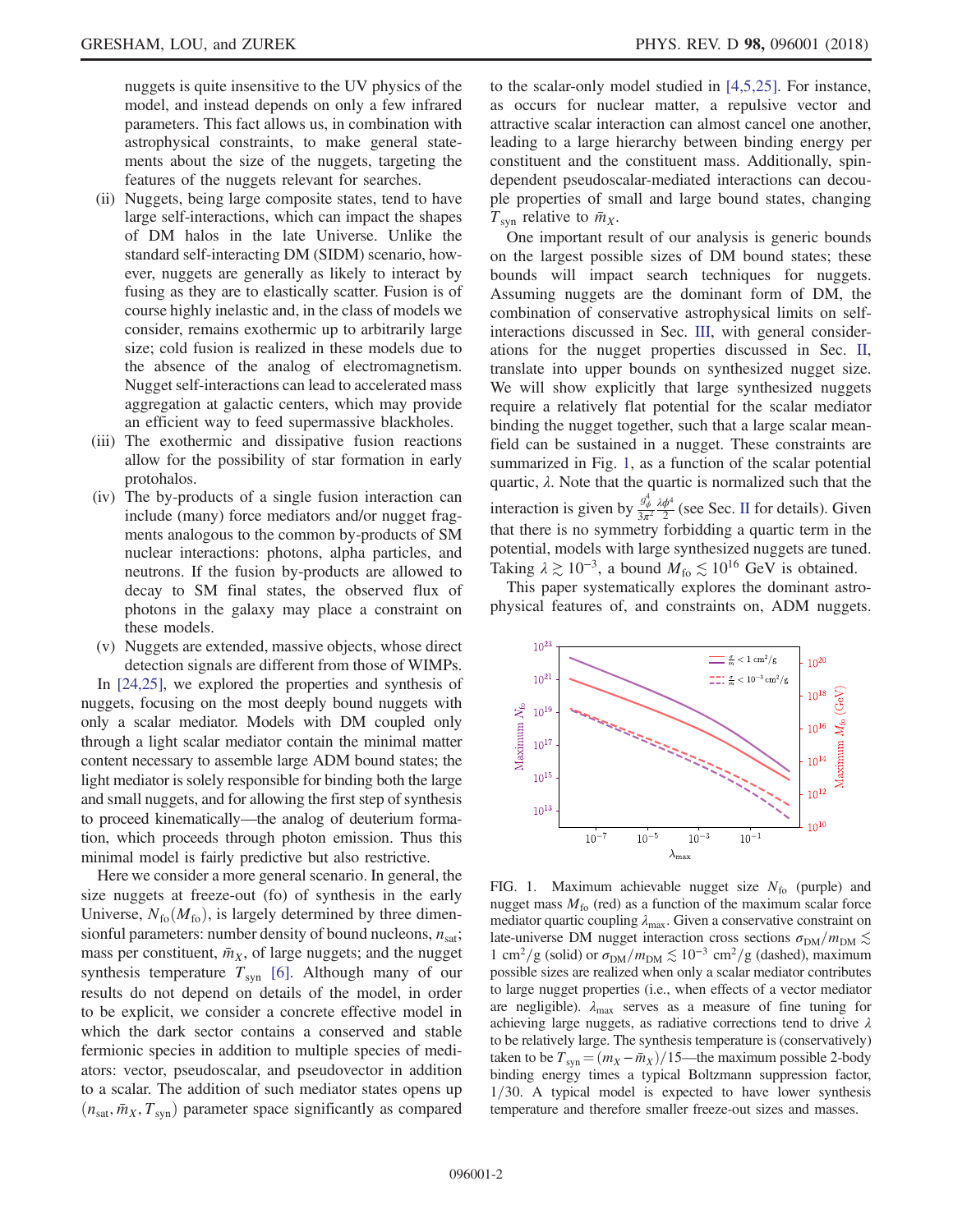In Sec. [II](#page-2-0) we will summarize and extend results from previous work on nugget properties and synthesis that set the foundation for our quantitative analysis of the cosmology and astrophysics of nuggets. Then, in Sec. [III](#page-7-0) we derive general constraints in  $(n_{sat}, \bar{m}_X, T_{syn})$  parameter space from DM self-interactions, and discuss scenarios where gravothermal collapse of galactic halos are a relevant constraint. In Sec. [IV](#page-10-0) we will argue that diffuse x-ray and gamma-ray flux observations constrain models in which mediators can decay to SM particles; this includes the Higgs portal model of [\[5\]](#page-19-11). Nugget-SM interactions can also lead to novel direct detection signals and implications for ADM capture in stars, and detailed studies can be found in Refs. [\[8,9\].](#page-19-4) We also show that ADM star formation in early protohalos is possible, though rare, in viable regions of parameter space. Lastly, we discuss how nugget synthesis changes in the presence of a bottleneck similar to the <sup>8</sup>Be bottleneck in the SM.

# <span id="page-2-0"></span>II. EXTENDED MODEL FOR LARGE BOUND STATES OF FERMIONS

For very large bound states to be realized in our Universe, (a) large bound state solutions must exist and (b) the bound states must be synthesized efficiently in the early Universe. To satisfy (a), we consider fermionic constituents with a generic Lagrangian given by

<span id="page-2-1"></span>
$$
\mathcal{L} = \bar{X}(i\partial - m_X)X + \frac{1}{2}(\partial\phi)^2 + \frac{1}{2}(\partial a)^2 - \frac{1}{4}V_{\mu\nu}^2 \n- \frac{1}{4}A_{\mu\nu}^2 - \frac{1}{2}m_{\phi}^2\phi^2 - \frac{1}{2}m_a^2a^2 + \frac{1}{2}m_V^2V_{\mu}^2 \n- \bar{X}[(g_{\phi}\phi + ig_aq_Y^5) + (g_V\mathcal{Y} + g_AY^5\mathcal{A})]X \n- V(\phi, a, V, A).
$$
\n(1)

In addition to describing bound states of elementary fermions with both vector and scalar force mediators, such a Lagrangian can arise from QCD-like interactions. The scalar  $\phi$  and pseudoscalar a are analogous to the isospin singlet  $f_0(500)$  (formerly  $\sigma$ ) and  $\eta$  mesons, and the vector  $V_{\mu}$  and pseudovector  $A_{\mu}$  are analogous to the isospin singlet  $\omega$  and  $f_1$  mesons. We ignore a tensor field (the analog of  $f_2$ ) and other higher spin states for simplicity. In general, there may be additional flavor indices for all the fields. In our regime of interest, where the constituent number is large, relativistic mean field theory (RMFT) is a good approximation and flavor nonsinglet fields are expected to have zero expectation values and thus be negligible.<sup>1</sup>

Additionally, we expect the total effect of spin-dependent interactions within very large nuggets to be highly subdominant to that of spin-independent ones, leading to very small expectation values of pseudoscalar and pseudovector fields relative to those of a scalar or vector fields.<sup>2</sup> Therefore the pseudoscalar and pseudovector a and  $A_u$ can be safely ignored in the limit where RMFT applies. This limit of Eq. [\(1\)](#page-2-1) is known as the  $\sigma - \omega$  model [\[26\],](#page-19-12) and it well describes the bulk properties (radius and energy density) of large SM nuclei.

Although  $a$  and  $A_u$  (and flavor nonsinglet fields including the analog of pions) are ignored in our large bound state calculations, they could be very important in determining the properties of small- $N$  states. A light  $a$  would lead to a more strongly bound <sup>2</sup>X state while a light  $A_\mu$  could destabilize it. Additionally,  ${}^{3}X$  or  ${}^{4}X$  can be destabilized if their binding energies become too small compared to  ${}^{2}X$ , which may lead to strong bottlenecks. Given strong model dependence for small N nugget properties, we will remain agnostic about the dynamics of dark nucleosynthesis for these states, and assume, in the absence of the bottleneck, that synthesis is able to quickly proceed well beyond the size where RMFT calculations are valid. The discussion for synthesis in the presence of a strong bottleneck is reserved for Sec. [V,](#page-13-0) where we assume a small fraction of nuggets are able to squeeze through a strong bottleneck beyond  $2X$ . In either case, the small-N physics is roughly parametrized by  $T<sub>syn</sub>$ , the temperature when synthesis begins.

## A. Saturation properties

For a simple scalar-mediator-only model, and using RMFT, we showed in Ref. [\[24\]](#page-19-10) that large bound states eventually saturate: their density approaches a constant,  $n<sub>sat</sub>$ , independent of size, N. In this limit, the geometric cross section of a nugget simply scales as

$$
\sigma_N \sim \pi R_N^2 \simeq \pi \left(\frac{4\pi n_{\rm sat}}{3}\right)^{-\frac{2}{3}} N^{\frac{2}{3}}.
$$
 (2)

As we will justify in Sec. [II B,](#page-4-0)  $\sigma_N$  is also the interaction cross section up to  $\mathcal{O}(1)$  factors. We also showed that the saturation limit is valid as long as the nugget size exceeds the force range of the mediator inside the nugget, and that the nugget mass is well described by the liquid drop model,

$$
M_N = Nm_X - BE_N \approx N\bar{m}_X + \epsilon_{\rm surf} N^{2/3},\tag{3}
$$

where  $BE_N$  is the <sup>N</sup>X binding energy,  $\bar{m}_X$  is the energy per constituent (the chemical potential) in the  $N \to \infty$  limit, and  $\epsilon_{\text{surf}} > 0$  characterizes the surface energy of the nugget.

<sup>&</sup>lt;sup>1</sup>Large stable SM nuclei violate isospin due to electromagnetism. Absent an analog of electromagnetism, large bound states are flavor symmetric and only flavor singlet fields are important. The effect of flavor is then simply an increase of the fermionic degrees of freedom (d.o.f.) from 2 to  $2f$ , with f the size of the flavor group.

 $2$ We expect the ground states to be close to spherically symmetric and parity even. For spherically symmetric, parityeven states,  $\langle a \rangle$ ,  $\langle A^{\mu} \rangle$ , and  $\langle V^i \rangle$  must all vanish.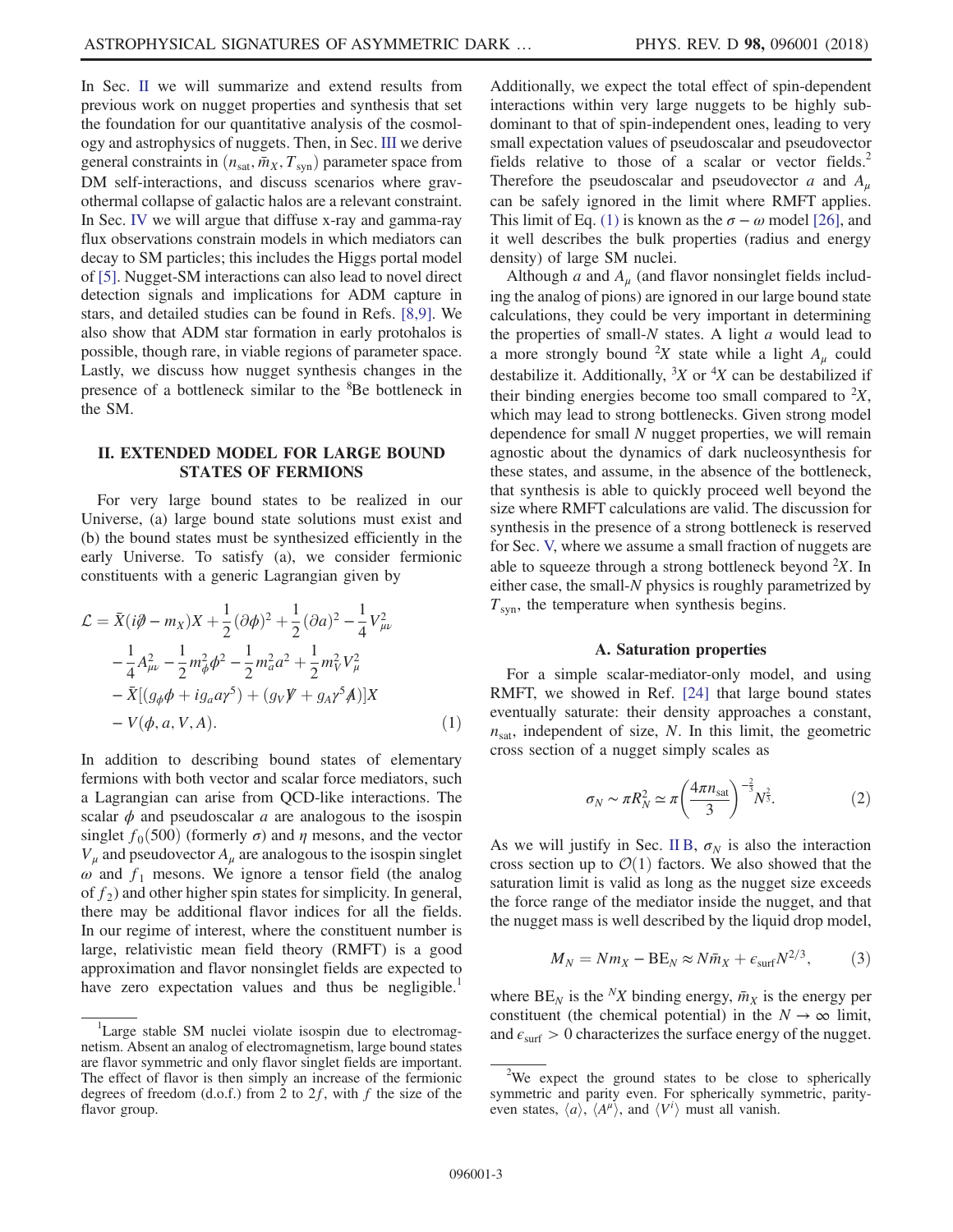<span id="page-3-0"></span>

FIG. 2. Pictorial representation of saturated nuggets: bound states <sup>N</sup>X of N fermions, X, with  $N > N<sub>sat</sub>$ . The rest energy per constituent,  $\bar{m}_X$ , and density,  $n_{\text{sat}}$ , are determined as functions of Lagrangian parameters. See Eqs. [\(6\)](#page-3-2) and [\(7\)](#page-3-3). Even if pseudoscalars (a) and pseudovectors  $(A^{\mu})$  mediate DM interactions, we expect only a scalar  $(\phi)$  and vector  $(V^{\mu})$  mediator to contribute to large-N properties. Saturated bound state solutions are generic as long as the scalar interaction is sufficiently strong so that  $\bar{m}_X < m_X$ .

Total energy per constituent decreases as  $\bar{m}_X + \epsilon_{\text{surf}}N^{-1/3}$ and therefore it is energetically favorable to form ever larger nuggets. This is in stark contrast to SM nuclei, where nuclei are destabilized (in the sense that fission is exothermic) beyond <sup>56</sup>Fe due to electroweak interactions. In the absence of electromagnetism in the dark sector, we expect saturation properties to hold as long as the nugget size exceeds the effective force range of all mediators inside the nugget—that is, when  $N \gtrsim N_{\text{sat}}$ , where

$$
N_{\rm sat} \equiv \frac{4\pi}{3} \frac{n_{\rm sat}}{m_{\rm eff}^3}.
$$
 (4)

For scalar only models,  $m_{\text{eff}} = \sqrt{m_{\phi}^2 + 2V(\langle \phi \rangle)/\langle \phi \rangle^2}$  is the effective mass of the scalar inside the nugget. See Fig. [2](#page-3-0) for a summary of saturated nugget parameters.

Since the surface energy  $\epsilon_{\text{surf}}$  is only relevant when considering details of fusion processes, nugget bound states are well characterized by just two dimensionless quantities  $\bar{m}_X/m_X$  and  $n_{\text{sat}}/\bar{m}_X^3$ , along with  $m_X$  that sets the scale of the system. In the RMFT approximation, the constituents inside a nugget are described as a free Fermi gas with Fermi momentum  $k_F$ , with a Dirac mass shifted by the scalar mean-field,  $m_* = m_X - g_{\phi} \langle \phi \rangle$ , and a chemical potential  $(\bar{m}_X)$  shifted by the vector mean-field. The calculations are detailed in Appendix [B](#page-16-0), and here we summarize key results (also see e.g.,  $[27,28]$ ). We have

<span id="page-3-1"></span>
$$
\bar{m}_X = g_V \langle V^0 \rangle + \sqrt{k_F^2 + m_*^2}, \text{ and}
$$

$$
n_{\text{sat}} = \langle X^\dagger X \rangle = g_{\text{dof}} \int_0^{k_F} \frac{d^3 \vec{k}}{(2\pi)^3} = g_{\text{dof}} \frac{k_F^3}{6\pi^2}, \qquad (5)
$$

where  $\bar{m}_X$  is the mass per constituent (chemical potential) and  $g_{\text{dof}} = 2$  the fermionic d.o.f. Binding requires  $m_X < m_X$ , and thus the effective mass must always be smaller than  $m<sub>X</sub>$ . The vector field equation of motion leads to  $\langle V^0 \rangle = \frac{g_V}{m_V^2} \langle X^\dagger X \rangle$ , while the scalar field equation of motion relates  $k_F$  to  $m_*$ . Together with the equilibrium condition of zero pressure,  $\bar{m}_X$  and  $n_{sat}$  are determined as functions of Lagrangian parameters. The saturation density is constrained by the inequality  $n_{\text{sat}}/\bar{m}_X^3 \leq g_{\text{dof}}/(\sigma \tau^2)$ , with the upper bound realizable only in the scalar-only and the upper bound realizable only in the scalar-only and ultrarelativistic  $k_F/m_* \rightarrow 0$  limit.

<span id="page-3-2"></span>In Appendix [B](#page-16-0) we also derive analytic formulas for the nugget properties applicable in the ultrarelativistic limit  $(k_F/m_* \gg 1)$ , which includes regions of large geometric cross section with  $n_{\text{sat}}/m_X^3 \ll g_{\text{dof}}/(6\pi^2)$ . They depend on two dimensionless quantities two dimensionless quantities,

$$
C_V^2 \equiv \frac{g_V^2}{3\pi^2} \frac{m_X^2}{m_V^2} \quad \text{and}
$$
  

$$
C_\phi^2 \equiv \frac{g_\phi^2}{3\pi^2} \frac{m_X^2}{m_\phi^2} \left[ 1 + \frac{2g_\phi^2 V(m_X/g_\phi)}{m_\phi^2 m_X^2} \right]^{-1}, \tag{6}
$$

where we have set  $g_{\text{dof}} = 2$  for simplicity, and  $V(\phi)$  is the potential for the scalar mediator. We derived analytic formulas for the dimensionless variables  $n_{\text{sat}}/\bar{m}_{X}^{3}$  and  $\bar{m}_X/m_X$ , valid in the regime  $C_V^4 C_\phi^{-2} \ll 1$  and  $C_V^4 C_\phi^{-2} \gg 1$ , and accurate within 33% throughout intermediate values:

<span id="page-3-3"></span>
$$
\frac{n_{\text{sat}}}{\tilde{m}_{X}^{3}} = \begin{cases}\n\frac{1}{3\pi^{2}} & \frac{C_{\psi}^{4}}{C_{\phi}^{2}} \leq \frac{1}{8} \\
\frac{1}{3\pi^{2}} \left[ \frac{1}{2} + \left( \frac{C_{\psi}^{4}}{C_{\phi}^{4}} \right)^{\frac{1}{3}} \right]^{-3} & \frac{C_{\psi}^{4}}{C_{\phi}^{2}} > \frac{1}{8} \\
\frac{\tilde{m}_{X}}{m_{X}} = \begin{cases}\n\left( \frac{2}{C_{\phi}^{2}} \right)^{\frac{1}{4}} & \frac{C_{\psi}^{4}}{C_{\phi}^{2}} \leq \frac{1}{8} \\
\frac{1}{(C_{\phi}C_{V})^{\frac{1}{3}}} \left[ \frac{1}{2} + \left( \frac{C_{\psi}^{4}}{C_{\phi}^{2}} \right)^{\frac{1}{3}} \right] & \frac{C_{\psi}^{4}}{C_{\phi}^{2}} > \frac{1}{8}\n\end{cases} (7)\n\end{cases}
$$

As expected from Eq. [\(5\)](#page-3-1), we see that the inclusion of a vector generally decreases  $n_{\text{sat}}/\bar{m}_{X}^{3}$ . In order for the solution to be self-consistent, it must be binding  $(\bar{m}_X < m_X)$ . This is possible as long as  $C_V < C_\phi$ . The approximations break down as  $\bar{m}_X/m_X \to 1$ .

It is instructive to fix a benchmark potential to see explicitly how the nugget parameters  $(n_{sat}/\bar{m}_X^3, \bar{m}_X/m_X)$ are constrained based on Lagrangian parameters. Assuming the scalar potential contains only a quartic term,  $V(\phi) =$  $\frac{g^4_{\phi}}{3\pi^2}$  $\frac{\lambda \phi^4}{2}$ , we have  $C_{\phi}^{-2} = 3\pi^2 m_{\phi}^2/(g_{\phi}^2 m_X^2) + \lambda$ . Given that there is no symmetry forbidding the existence of a quartic term, a small  $\lambda$  generally requires tuning. Even in the limit where there is an approximate shift symmetry controlled by  $g_{\phi}$ ,  $\lambda$  is expected to be sizable given our choice of normalization.

As long as  $\lambda \neq 0$ , we see that  $C_{\phi}^{-2}$  is nonvanishing even in the limit  $m_{\phi} \rightarrow 0$ , which will impose an upper limit on the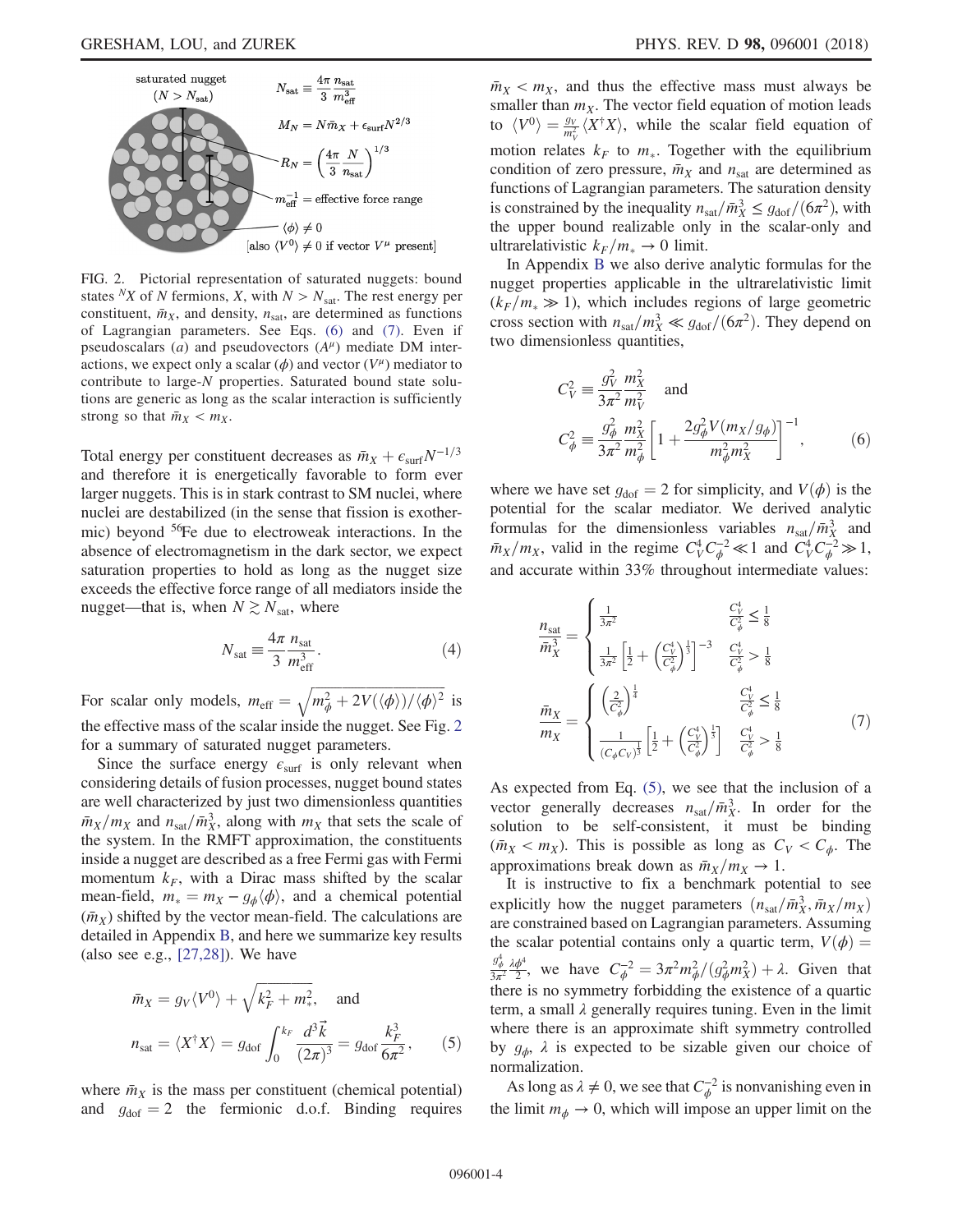<span id="page-4-2"></span>

FIG. 3. Available physical parameter space  $(n_{sat}/\bar{m}_X^3, \bar{m}_X/m_X)$ <br>for an extended nuclear model as described in Sec. II with for an extended nuclear model as described in Sec. [II](#page-2-0) with  $V(\phi) = \frac{g_{\phi}^4}{3\pi^2} \lambda \phi^4$ . The orange boundaries indicate the maximal pllowed value for  $\lambda$  which indicates fine tuning [See Eqs. (6), (8) allowed value for  $\lambda$ , which indicates fine-tuning. [See Eqs. [\(6\),](#page-3-2) [\(8\)](#page-4-1) and surrounding discussion.] The dashed red (solid purple) shows the maximum achievable typical freeze-out nugget mass (number of constituents)  $M_{\text{fo}}$  ( $N_{\text{fo}}$ ) given  $\sigma_{\text{DM}}/m_{\text{DM}} \lesssim 1 \text{ cm}^2/\text{g}$  in the late Universe. [See Eqs. [\(23\)](#page-8-0) and [\(22\)](#page-8-1).] The synthesis temperature is (conservatively) taken to be  $T_{syn} = (m_X - \bar{m}_X)/15$ . A typical model is expected to have lower synthesis temperature and to require lower  $\sigma_{DM}/m_{DM}$  to accord with galactic structure observations and therefore smaller nugget freeze-out sizes and masses.

binding energy. Physically, we can interpret this as coming from the effective mass for the scalar mediator in the nugget, which caps the strength of the binding force. Conversely, given  $(n_{\text{sat}}/\bar{m}_X^3, \bar{m}_X/m_X)$ , one can solve for  $C^{-2}$  to derive a maximum quartic coupling  $\lambda$  $C_{\phi}^{-2}$  to derive a maximum quartic coupling  $\lambda_{\text{max}}$ .<sup>3</sup>

<span id="page-4-1"></span>
$$
\lambda_{\max} \simeq \frac{1}{C_{\phi}^2} \simeq \frac{3\pi^2 n_{\text{sat}}}{\bar{m}_X^3} \left(\frac{\bar{m}_X}{m_X}\right)^4 \left[1 - \frac{1}{2} \left(\frac{3\pi^2 n_{\text{sat}}}{\bar{m}_X^3}\right)^{1/3}\right] \times \left(\text{when } \frac{\bar{m}_X}{m_X} \lesssim 1/2\right). \tag{8}
$$

We see that for small  $n_{\text{sat}}/\bar{m}_X^3$  and  $\bar{m}_X/m_X$ ,  $\lambda_{\text{max}}$  must be small as well. The requirement of a small quartic can also be understood intuitively: A small  $n_{sat}$  demands a large Fermi pressure, which forces us to consider relativistic constituents; this requires a large scalar mean-field to lower the effective mass. So the quartic coupling must remain small in order to keep  $\bar{m}_X$  small.

Connecting Eq. [\(8\)](#page-4-1) to early Universe synthesis, as we will see below in Sec. [II C,](#page-5-0) fusion of large nuggets generally requires small  $n_{sat}$  (leading to larger cross sections) and/or  $\bar{m}_X$  (leading to larger number density). For a fixed  $\lambda_{\text{max}}$ , the largest nugget consistent with SIDM constraints is synthesized in the scalar only limit. This is illustrated in Fig. [3,](#page-4-2) which shows the available physical parameter space  $(n_{\text{sat}}/\bar{m}_X^3, \bar{m}_X/m_X)$  for an extended nuclear model with a potential term  $V(\phi) = \frac{g_{\phi}^4}{3\pi^2}$  $\frac{\lambda \phi^4}{2}$ . The synthesis temperature is taken to be  $T_{syn} = (m_X - \bar{m}_X)/15$ , which, as we discuss in Sec. [II C,](#page-5-0) is a conservative upper bound. Models with generic coupling and modest hierarchy  $m_{\phi,V} \lesssim m_X$  largely populate the upper right corner of the physical space. The solid orange lines indicate contours of  $\lambda_{\text{max}}$  from numerical calculations. We see that in order to populate the lower left corner,  $\lambda$  needs to be very small. The right most vertical curve shows the boundary of the densest nugget possible, obtained when the vector is decoupled,  $C_V \rightarrow 0$ . The right most orange line sits at  $\frac{m_{\text{sat}}}{m_X^3} = \frac{1}{3\pi^2}$  at small  $\bar{m}_X/m_X$  as expected in the ultrarelativistic limit, up until  $\frac{\bar{m}_X}{m_X} \gtrsim 1/2$ , where our analytic formulas become less accurate.

Below we will discuss the detailed dependence of synthesized size  $M_{\text{fo}}$  and  $N_{\text{fo}}$  on model parameters. Our conclusion is that large synthesized sizes require small  $n_{\text{sat}}/\bar{m}_X^3$  and  $\bar{m}_X/m_X$ , which can only be achieved for a very flat scalar potential—i.e., when  $\lambda$  is tuned to very small values.

#### B. Scattering and fusion cross sections

<span id="page-4-0"></span>For nuggets that are synthesized up to saturation sizes in the early Universe, both the size of the synthesized nugget and the interaction cross section in a halo today are controlled by the geometric cross section. Here we briefly justify this claim and summarize standard results from nuclear physics that we will utilize in the rest of the analysis.

For large nuggets deep in the saturation limit, the range of the binding force is much smaller than the geometric size of the nugget. Since the nugget constituents must be relatively strongly interacting to bind in the first place, whenever two nuggets physically overlap, an interaction will very likely occur. Closely following the discussion in [\[29\],](#page-19-14) below we show that both the fusion and elastic scattering cross sections of saturated nuggets should be of order the geometric cross section under this assumption.

Consider the interaction of two nuggets with radii  $R_1$  and  $R<sub>2</sub>$ . In all of our considerations, the interaction will occur in the nonrelativistic limit. Given the strong interaction and large spatial extent of the nuggets, the scattering problem can be solved via the Schrödinger equation for a potential with depth of the order  $N(m_X - \bar{m}_X)$  and width of order the

<sup>&</sup>lt;sup>3</sup>With only a quartic term in the scalar potential, there are two independent equations relating five dimensionless parameters:  $C_V^2$ ,  $g_\phi^2 m_X^2 / m_\phi^2$ ,  $\lambda$ ,  $k_F/m_X$ , and  $m_*/m_X$ . One therefore needs to examine the property to be oble to fully determine the specify three of the parameters to be able to fully determine the nugget properties. In particular, with only  $n_{\text{sat}}/\bar{m}_X^3$  and  $\bar{m}_X/m_X$ specified, only two of the remaining three d.o.f. are fixed. The parameter  $\lambda_{\text{max}}$  is the maximum  $\lambda$  allowed for a given  $n_{\text{sat}}/\bar{m}_X^3$  and  $\bar{m}_X/m_X$  (corresponding to  $m_\phi \to 0$  in the parameter space where  $\bar{m}_X/m_X \ll 1$ ).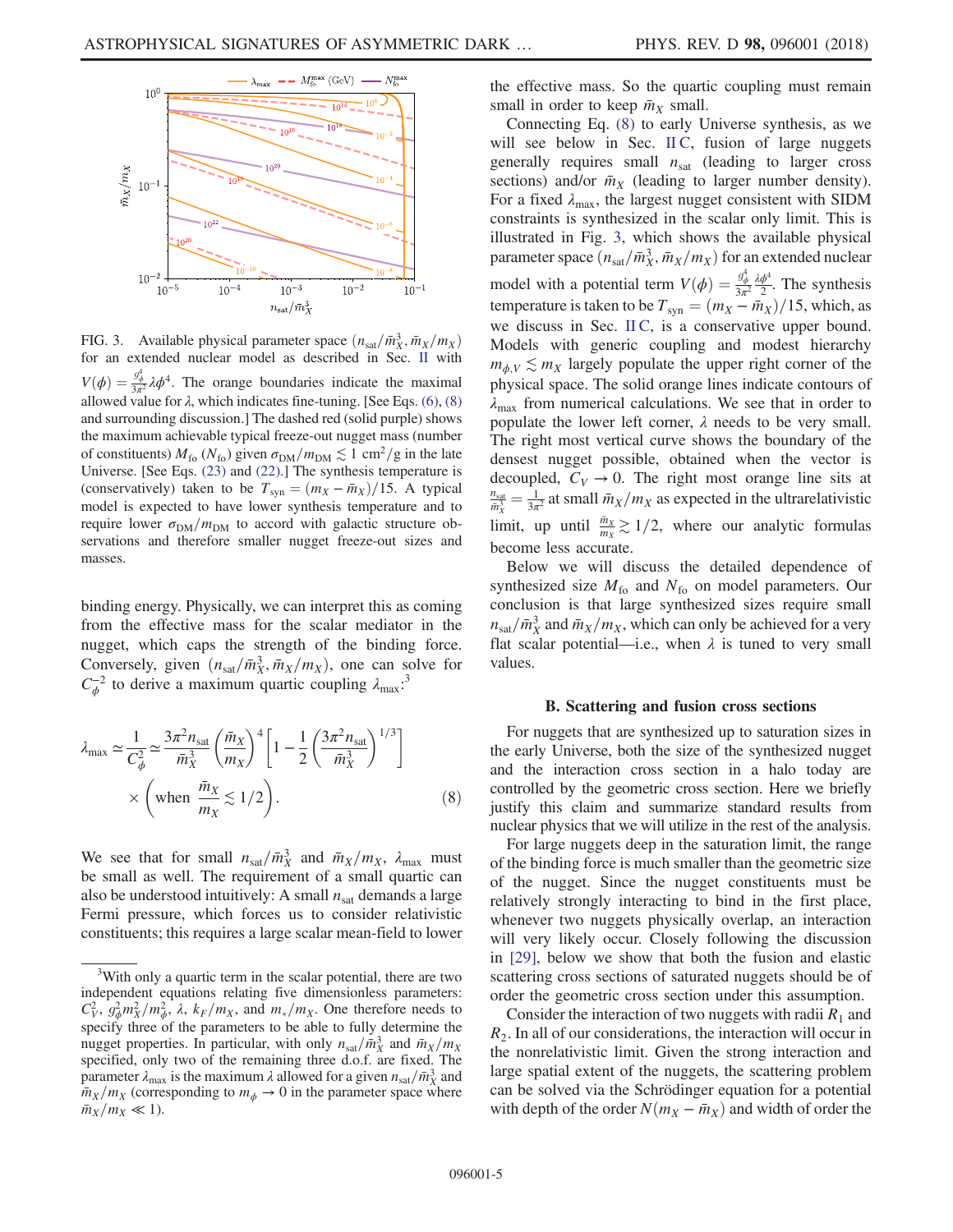size of the nuggets  $R_1 + R_2$ . We consider a general expansion of the cross section in terms of partial waves. For an incoming wave with wave number  $k = \mu v$ , where v is the relative speed and  $\mu$  the reduced mass of the initial state nuggets, the geometric constraints of the nuggets translate to dominance of angular momentum modes  $l \lesssim k(R_1 + R_2)$  in scattering processes. In terms of the partial wave amplitude  $\eta_l$ , the scattering cross sections can be parameterized

$$
\sigma_{sc} \sim \frac{\pi}{k^2} \sum_{l \le k(R_1 + R_2)} (2l+1)|1 - \eta_l|^2. \tag{9}
$$

In the strongly interacting limit, all the non-scattered waves are absorbed in fusion processes, and the fusion cross section is given by

$$
\sigma_{\text{fus}} \sim \frac{\pi}{k^2} \sum_{l \le k(R_1 + R_2)} (2l+1)(1 - |\eta_l|^2). \tag{10}
$$

Geometric cross sections  $\sigma \sim \pi (R_1 + R_2)^2$  are recovered when  $k(R_1 + R_2) \gg 1$ , and for  $\eta_l$  independent of l. Noting that  $|\eta_l| \leq 1$  due to unitarity, it is also immediately apparent that  $\sigma_{\rm sc} \geq \sigma_{\rm fus}$  and that the maximal fusion cross section corresponds to  $\sigma_{\text{fus}} = \sigma_{\text{sc}} = \pi (R_1 + R_2)^2$ . In any case, as long as  $|\eta_l| \approx 1$ , we expect the fusion and scattering cross sections to be of the same order. The details of the cross sections will depend on the specifics of  $\eta_l$ . In the following, we will only be interested in order of magnitude estimates, and taking  $\sigma_{\rm sc} \sim \sigma_{\rm fus} \sim \pi (R_1 + R_2)^2$  will be sufficient.

For very low relative speeds, where  $1/k \gtrsim (R_1 + R_2)$ ,  $l = 0$  scattering will dominate and the geometric cross section could be a significant underestimate. For fusion of two nuggets of similar size  $~\sim N$ , we expect any such enhancement to be irrelevant as long as  $N\bar{m}_X v \gg (\frac{n_{\text{sat}}}{N})^{1/3};$ since  $\frac{n_{\text{sat}}}{m_v^3} < \frac{1}{3\pi^2}$ , the enhancement is irrelevant in our galaxy as long as  $N \gtrsim 10^4$ . However, the enhancement could be relevant when a small nugget  $N_2X$  interacts with a large one, as will be the case in the presence of a bottleneck discussed in Sec. [V.](#page-13-0) In this case the cross section can be approximated as (see Ch. VIII of [\[29\]\)](#page-19-14)

<span id="page-5-4"></span>
$$
\sigma_{\text{fus}} \sim \pi (R_1 + 1/p)^2 \mathcal{T} \quad \text{with} \quad \mathcal{T} = \frac{4pp'}{(p+p')^2}, \quad (11)
$$

where we have taken  $R_2 \ll R_1$  and  $k \approx p$  with  $p =$  $\sqrt{E_2^2 - m_{N_2}^2}$  $\sqrt{E_2^2 - m_{N_2}^2}$  the small nugget momentum, and  $p' = \sqrt{E_2^2 - (\bar{m}_X N_2)^2}$  is its effective momentum once inside the larger nugget the larger nugget.

#### C. Size of synthesized bounds states

<span id="page-5-3"></span><span id="page-5-0"></span>In the absence of strong bottlenecks at low  $N<sub>1</sub><sup>4</sup>$  early Universe synthesis proceeds until the typical size of nuggets reaches [\[6,25\]](#page-19-2)

$$
N_{\text{fo}} = \gamma^{6/5} \text{ with } \gamma \sim \left[\frac{n_X}{H} \pi \left(\frac{4\pi n_{\text{sat}}}{3}\right)^{-2/3} \sqrt{\frac{T_X}{\bar{m}_X}}\right]_{t_{\text{syn}}} \qquad (12)
$$

where  $n<sub>X</sub>$  is the conserved dark matter number density, H is the hubble parameter,  $T_X$  is the dark matter sector temperature, and  $t_{syn}$  is the time when synthesis begins which is set by the two-body bound state binding energy  $(T_{syn} \sim BE_2/\mathcal{O}(10))$ . Here,  $(\gamma H)^{-1} \ll H^{-1}$  is the interaction timescale. The estimate is insensitive to initial con-ditions [\[30\]](#page-19-15) and is therefore self-consistent if  $N_{\text{fo}} > N_{\text{sat}}$  so that geometric cross sections apply toward the end of synthesis. Since  $n_X(T_\gamma)$  and  $H(T_\gamma)$  are known in the era of interest, the typical size of nuggets depends only on  $n_{sat}$ and  $\bar{m}_X$  once  $T_{syn}$  is specified. Taking  $T_X \sim T_\gamma$  we find,

<span id="page-5-1"></span>
$$
N_{\rm fo} \simeq 10^{12} \left(\frac{g_*(T_{\rm syn})}{10}\right)^{3/5} \left(\frac{1 \text{ GeV}}{\bar{m}_X}\right)^{\frac{12}{5}} \left(\frac{\bar{m}_X^3}{n_{\rm sat}}\right)^{\frac{4}{5}} \left(\frac{T_{\rm syn}}{\bar{m}_X}\right)^{\frac{9}{5}}.
$$
\n(13)

The estimate in Eq. [\(13\)](#page-5-1), is strictly valid when fusion results in at most two nuggets and  $\sigma v$  scales homogeneously as a function of  $N$  [\[6,25,30\].](#page-19-2) For the minimal model we considered in [\[25\]](#page-19-16), we argued that fusion will generally result in a single nugget in the final state (coagulation) along with many radiated mediators. With two nuggets in the final state, we showed that the final distribution becomes slightly broadened around  $N_{\text{fo}}$  relative to the coagulation case. In models with multiple small nugget fragments in fusion final states, as long as the fragments are much smaller than the typical size we still expect the estimate to hold approximately, with perhaps some broadening of the final distribution about  $N_{\text{fo}}$ .

<span id="page-5-2"></span>Synthesis begins when the rate for dissociation of small-N states drops below the formation rate. Thus  $T_{syn}$  depends on the cross sections and binding energies of low-N bound states, which further depend on model details that are separate from the large-N, saturated nugget descriptions. Given that we wish to constrain the maximum sizes and masses of nuggets, we will take the conservative bound

$$
T_{\rm syn} \sim \frac{\rm BE_2}{30} \lesssim \frac{m_X - \bar{m}_X}{15}.
$$
 (14)

We have assumed  $BE_2 \lesssim 2(m_X - \bar{m}_X)$  since otherwise large nuggets will dissociate into  ${}^{2}X$  in the large-N limit. In loose binding models, where the binding energy

<sup>&</sup>lt;sup>4</sup>We reserve the details of the strong bottleneck scenario for Sec. [V.](#page-13-0)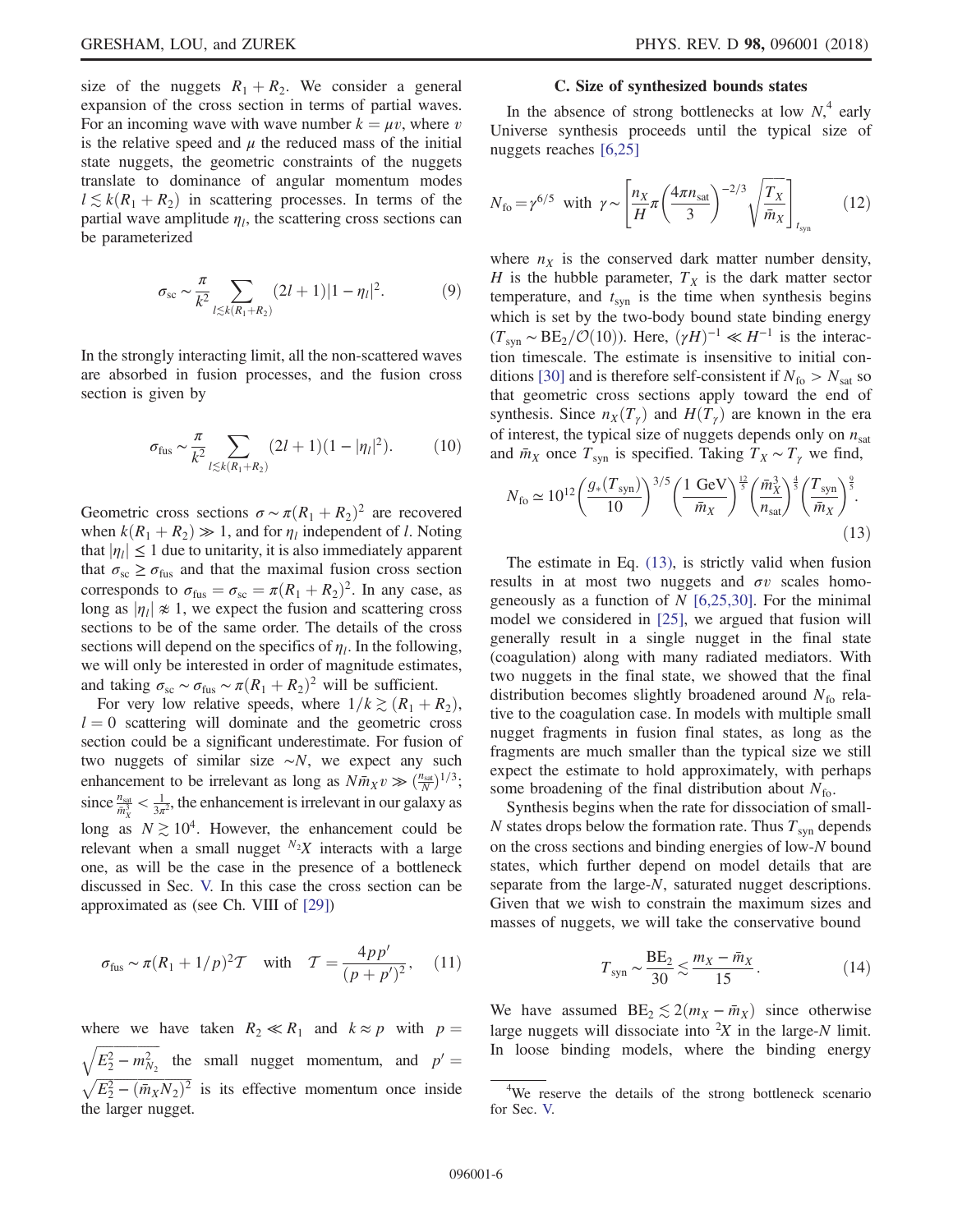per constituent of large-N states,  $m_X - \bar{m}_X$ , is a small fraction of  $m<sub>X</sub>$ , we expect synthesis to begin well after ADM freeze-out,  $T_{\text{ADM}} \sim m_X/30$  (when the constituents X will have just become nonrelativistic and the symmetric DM component will have just annihilated away). However for strongly bound models in which  $\bar{m}_X \ll m_X$  our conservative bound on  $T_{syn}$  butts up against this ADM freeze-out time. In realistic models—especially for strongly bound models—we expect  $T_{syn}$  to be typically much smaller, leading to smaller final nugget sizes. In any case our restriction on  $T_{syn}$  leads to an upper bound on  $N_{fo}$  and  $M_{\text{fo}}$  which we discuss in the next section.

Imposing the conservative constraint,  $T_{syn} \lesssim (m_X - \bar{m}_X)/\sqrt{m_X}$ 15, in the limit when  $\lambda_{\text{max}}$  is small so Eq. [\(8\)](#page-4-1) holds and  $\frac{n_{\rm sat}}{\bar{m}_X^3} \approx \frac{\lambda_{\rm max}}{3\pi^2} \left(\frac{\bar{m}_X}{m_X}\right)$  $\frac{\bar{m}_X}{m_X}$ )<sup>-4</sup>, we find

$$
N_{\text{fo}} \lesssim 10^{11} \left(\frac{g_*(T_{\text{syn}})}{10}\right)^{3/5} \left(\frac{1 \text{ GeV}}{\bar{m}_X}\right)^{\frac{12}{5}} \lambda_{\text{max}}^{-\frac{4}{5}} \left(\frac{\bar{m}_X}{m_X}\right)^{\frac{7}{5}} \left(1 - \frac{\bar{m}_X}{m_X}\right)^{\frac{9}{5}}
$$
  

$$
\lesssim 10^{10} \left(\frac{g_*(T_{\text{syn}})}{10}\right)^{3/5} \left(\frac{1 \text{ GeV}}{\bar{m}_X}\right)^{\frac{12}{5}} \lambda_{\text{max}}^{-\frac{4}{5}} \quad (\lambda_{\text{max}} \ll 1)
$$
  
(15)

where the second inequality follows from maximizing  $x^{7/5}(1-x)^{9/5}$  in the interval  $0 < x < 1$ . With a set mass scale,  $\bar{m}_x$ , we see that  $N_{\text{fo}}$  is directly limited by naturalness alone.

#### D. Products of fusion

<span id="page-6-2"></span>Here we address fusion by-products, as predicted by the compound nucleus (CN) model. This is critical for understanding both heat loss through fusion relevant for galactic halo evolution and indirect detection constraints. We will find that fusion generally produces an abundance of either force mediators (analogous to photons) or small nugget fragments (analogous to neutrons or alpha particles), as shown schematically in Fig. [4.](#page-6-0) The CN model allows us to predict both the number of these fusion by-products, as well as their energy spectra.

The essential feature of the CN model is that when two nuggets interact, they rapidly thermalize into an excited compound nucleus, which then decays through thermal emissions. The cross section for any given fusion process with initial state  $i$  and final state  $f$  factorizes as

$$
\sigma(i, f) = \sigma(i \to C^*) \frac{\Gamma(C^* \to f)}{\Gamma(C^*)}
$$
 (16)

where  $C^*$  denotes the compound state whose characteristics depend only on the total energy, number of DM constituents, and angular momentum of the initial state. Assuming the CN has a large density of states that is only slightly perturbed by particle emissions, the partial decay widths into various final states can then be assumed to take the

<span id="page-6-0"></span>

FIG. 4. Schematic picture of large nugget fusion in the compound nucleus (CN) model. Cold fusion is possible due to the absence of a Coulomb barrier, and fusion remains exothermic up to arbitrarily large N. In the early Universe, synthesis begins at temperature  $T_{syn} \lesssim {}^{2}X$  binding energy  $\times$  Boltzmann factor, and absent a bottleneck at small N—proceeds to fusion processes as depicted above until reaching freeze-out due to number density depletion at typical size  $N_{\text{fo}} \sim \left[\frac{n_X}{H} \pi \left(\frac{4\pi n_{\text{sat}}}{3}\right)\right]$  $\frac{-2}{3} \sqrt{\frac{T}{m_X}} \bigg|_{T}^{6/5}$  $T=T_{syn}$ . In the late Universe,  $\frac{\sigma_{\text{DM}}}{m_{\text{DM}}} \simeq \pi \left( \frac{N_{\text{fo}}}{\frac{4\pi}{3} n_{\text{sat}}} \right)$  $\frac{2}{3} \frac{1}{N_{\text{fo}} \bar{m}_X}$ . SIDM bounds translate to upper bounds on  $N_{\text{fo}}$ , and there are stronger bounds from indirect detection if the fusion by-products decay to SM particles. Furthermore, since the energy carried off by fusion by-products is generally not redeposited, fusion is a cooling mechanism that can lead to accelerated core collapse at the centers of galaxies or collapse of (rare) early protohalos to form primordial black holes or exotic compact stars. Refer to Fig. [2](#page-3-0) for definitions of parameters.

form of a thermal spectrum characterized by a temperature, T [\[31\]](#page-19-17). More specifically, the partial decay width of a CN of size N into a another CN state of size  $N - k$  and a small nugget fragment  ${}^k\!X$  or light mediator  ${}^0\!X$  is given by

$$
\Gamma_k(E^*) = g_k \int \frac{d^3 \vec{p}_k}{(2\pi)^3} e^{-Q(|\vec{p}|)/T(E^*)} \sigma_{N-k,k} v, \qquad (17)
$$

where  $g_k$  are the d.o.f. of the state <sup> $k$ </sup>X,  $Q$  is the heat release,  $E^*$  is the excitation energy of the  ${}^N X^{(*)}$ ,  $\vec{p}$  is the momentum of the fusion product <sup>k</sup>X, and  $\sigma_{N-k,k}(\vec{p})$  is the cross section<br>for <sup>k</sup>V ebservation by the <sup>N-k</sup>V<sup>(\*)</sup> puolous. The best release for <sup>k</sup>X absorption by the <sup>N-k</sup>X<sup>(\*)</sup> nucleus. The heat release  $Q = E_N^* - E_{N-k}^*$  is the difference in the excitation energies<br>of the compound puckus before and after emitting an <sup>k</sup>Y of the compound nucleus before and after emitting an  ${}^kX$ fragment. The excitation energy is given by  $E_N^* =$ magnetic. The excitation energy is given by  $E_N = M_N - M_N^{(0)}$ , where  $M_N^{(0)}$  is the nugget mass in its ground state. Thus we have  $Q = \sqrt{M_k^2 + \vec{p}^2} - M_N^{(0)} + M_{N-k}^{(0)} \approx$  $\sqrt{M_k^2 + \vec{p}^2} - k\bar{m}_X$ , where  $k\bar{m}_X$  approximates the difference in the ground state masses of the  ${}^N X$  and  ${}^{N-k} X$ nuggets. In terms of the fragment's kinetic energy,  $\epsilon = \sqrt{M_k^2 + \vec{p}^2} - M_k$ , the spectrum takes the form,

<span id="page-6-1"></span>
$$
\frac{d\Gamma_k}{d\Omega d\varepsilon} = \frac{g_k e^{-(M_k - k\bar{m}_X)/T} \sigma_{N-k,k}}{(2\pi)^3} e^{-\epsilon/T} \varepsilon (\varepsilon + 2M_k). \tag{18}
$$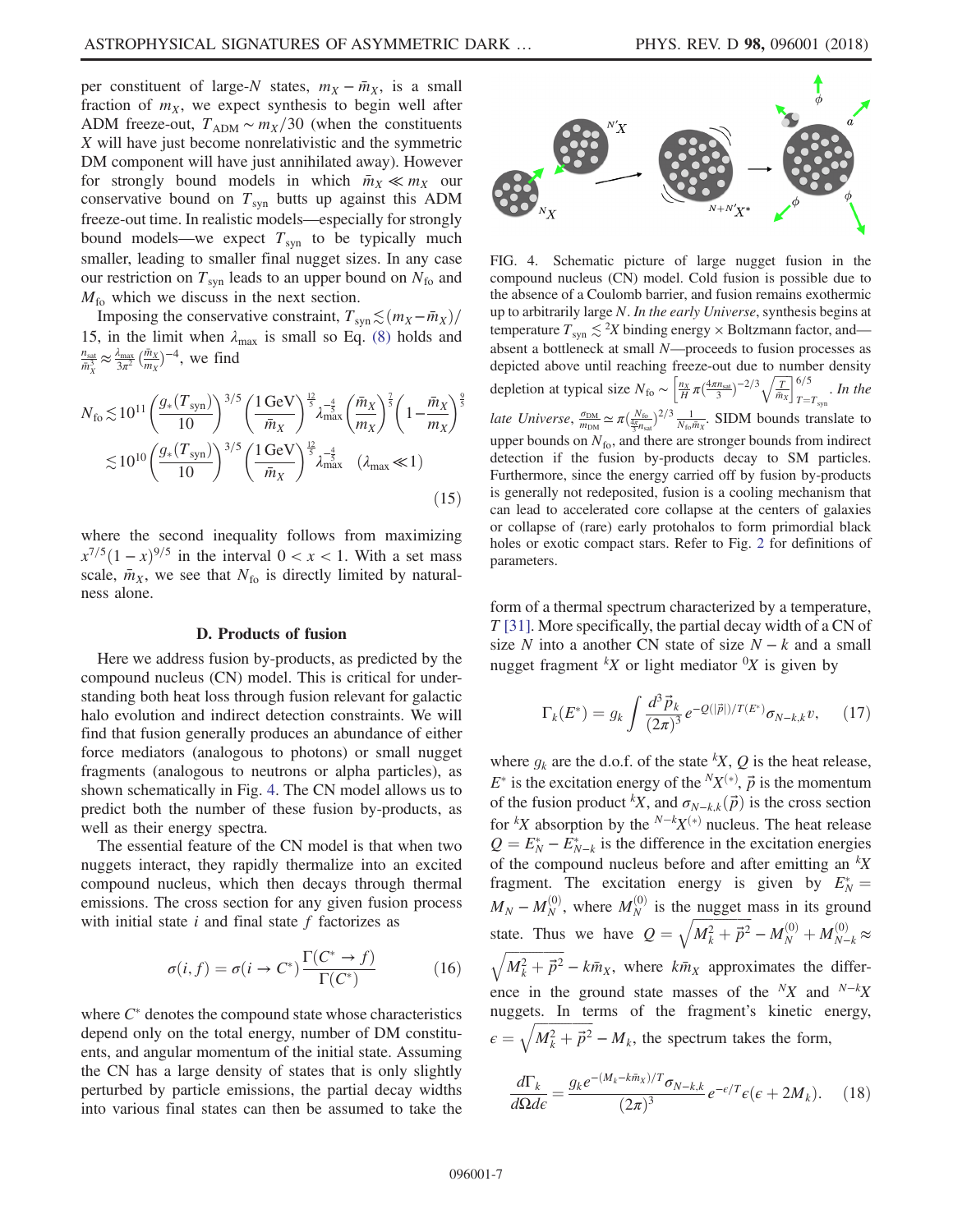<span id="page-7-1"></span>TABLE I. Based on the compound nucleus (CN) model, a summary of expected fusion by-products in formation of  $N_X$ , according to the lightest mediator mass,  $m_{\text{X}}$ , free-X mass  $m_{\text{X}}$ , 2-body bound state mass,  $M_2$ , and average mass per constituent of saturated nuggets,  $\bar{m}_X$ . Emitted small nuggets (nugget fragments, <sup>k</sup>X with  $1 \le k \ll N$ ) are generally nonrelativistic. This picture assumes a nonrelativistic initial state and that cross sections for small nugget fragment or mediator capture on a large nugget do not depend strongly on the identity or momentum of the fragment or mediator being captured.

|                                              | Weak binding $(m_x - \bar{m}_x \ll \bar{m}_x)$                                                                                                                                                                                                                                                 | Strong binding $(m_x - \bar{m}_x \ge \bar{m}_x)$                                                                                                                                                                                                                                                                       |
|----------------------------------------------|------------------------------------------------------------------------------------------------------------------------------------------------------------------------------------------------------------------------------------------------------------------------------------------------|------------------------------------------------------------------------------------------------------------------------------------------------------------------------------------------------------------------------------------------------------------------------------------------------------------------------|
| Heavy mediator<br>$(m_{9X} \sim 2m_X - M_2)$ | CN largely decays through emission of small ${}^kX$ ,<br>similar to neutron and $\alpha$ emissions for SM nuclei.<br>Highly excited CN can decay into many low- $k$<br>states, which are emitted nonrelativistically.<br>Mediator emissions can also be important if the<br>coupling is large. | CN decay is exponentially suppressed, as there is<br>typically not enough energy locally to emit<br>mediators or induce fragmentation. The detailed<br>spectrum depends on mediator masses and binding<br>energies; emission of the single particle species with<br>minimum $M_k - k\bar{m}_x$ will strongly dominate. |
| Light mediator<br>$(m_{0Y} \ll 2m_Y - M_2)$  | Mediators will be readily emitted, although small<br>$kX$ emissions may contribute significantly as well.<br>Mediators may be emitted relativistically or<br>nonrelativistically depending on the CN<br>temperature.                                                                           | Emission of the lightest mediator strongly dominates;<br>they can be relativistic or nonrelativistic, depending<br>on the CN temperature.                                                                                                                                                                              |

For mediator emissions, say  $\phi$  for instance,  $k = 0$  and  $M_k - k\bar{m}_X = m_\phi$ , and the exponential is simply a Boltzmann factor for  $\phi$ . In the limit where  $\sigma_{N-k,k}$  is independent of  $\vec{p}$ , the peak of the distribution is at  $\frac{\epsilon}{M_k} = \frac{T}{M_k} +$  $\sqrt{\left(\frac{1}{2}\right)^2 + \frac{T}{M_k}} - \frac{1}{2}$ , so the fragment's kinetic energy is generally of order the temperature. The fusion by-products are emitted nonrelativistically when  $T \ll M_k$ and relativistically when  $T \gg M_k$ . When  $\sigma_{N-k,k}$  is  $\vec{p}$ -independent, Eq. [\(18\)](#page-6-1) can be integrated:

$$
\Gamma_k(E^*) = e^{-(M_k - k\bar{m}_X)/T} \sigma_{N-k,k} \frac{g_k}{\pi^2} T^2 (M_k + T). \tag{19}
$$

We see that the emission spectrum depends exponentially on T, with a weighting factor due to phase space and a coupling-dependent  $\sigma_{N-k,k}$ . One can estimate T by modeling an excited nugget as a low-temperature Fermi gas, such that  $T \sim \sqrt{E^* \bar{m}_X/N}$ <sup>5</sup> For fusion of two ground-state nuggets of size ∼N/2, the excitation energy is order  $E^*$  ~  $\epsilon_{\text{surf}}N^{2/3} + \bar{m}_X N v_{\text{rel}}^2$  so that  $T \sim \bar{m}_X \sqrt{\frac{\epsilon_{\text{surf}}}{\bar{m}_X} N^{-1/3} + v_{\text{rel}}^2}$ . The degenerate Fermi gas estimate of temperature is valid only when  $T \ll \bar{m}_x$ . Based on nuclear matter and our explicit calculations in Ref. [\[24\]](#page-19-10), we expect  $\epsilon_{\text{surf}}$  to be of order the binding energy per particle,  $m_X - \bar{m}_X$ . Thus as long as  $m_X \lesssim N^{1/3} \bar{m}_X$ , and the fusing mother particles are nonrelativistic,  $T \ll \bar{m}_X$  and our approximation remains valid. Together with  $M_k > k\bar{m}_X$ , we see that nonmediator fragments ( $kX$  with  $k \neq 0$ ) are generally emitted nonrelativistically. For weakly bound models, the binding energy term  $M_k - k\bar{m}_X \sim k(m_X - \bar{m}_X)$  can be comparable to T, and a large variety of small  $kX$  fragments can be emitted. For deeply bound models, one expects  $M_k \gg k \bar{m}_X \gg T$ , and the exponential factor dominates nugget emissions. Emissions will typically be dominated by one or two decay by-products corresponding to the minimum of  $M_k - k\bar{m}_x$ . The minimum could occur for mediators (denoted by  ${}^{0}X$ ); requiring that synthesis can begin with  $X + X \rightarrow {}^2X + {}^0X$ <br>implies  $m_{\infty} \leq 2m_{\infty} - m_{\infty} \leq 2(m_{\infty} - \bar{m}_{\infty})$ . Thus mediator implies  $m_{0X} < 2m_X - m_2 < 2(m_X - \bar{m}_X)$ . Thus, mediator<br>emissions will likely dominate unless may is very near its emissions will likely dominate unless  $m<sub>0X</sub>$  is very near its maximum value, in which case emissions of  $2X$  may be significant as well.

Our conclusions about the qualitative picture for fusion by-products are summarized in Table [I.](#page-7-1) In [IVA](#page-10-1) we will set limits on models in which fusion by-products include mediators that can decay to SM states—potentially models in all four quadrants of the table. The limits have a mild dependence on whether the mediators are emitted relativistically or not.

# <span id="page-7-0"></span>III. NUGGET INTERACTIONS AND THE STRUCTURE OF THE MILKY WAY GALAXY

In the late Universe, the same interactions that lead to early nugget synthesis will also lead to dark matter selfinteractions. These interactions can alter halo structures and possibly lead to indirect detection signals. Because interaction rates scale as  $\frac{\rho_{DM}\sigma_{DM}v}{m_{DM}}$ , and since  $\rho_{DM}$  and v are determined by observations, self-interactions are generally parametrized by  $\sigma_{DM}/m_{DM}$ , which for a nugget with geometric cross sections and characteristic nugget number  $N_{\text{fo}}$ , is given by

<span id="page-7-2"></span>
$$
\frac{\sigma_{\rm DM}}{m_{\rm DM}} \simeq \pi \left(\frac{4\pi n_{\rm sat}}{3}\right)^{-\frac{2}{3}} \frac{1}{\bar{m}_X N_{\rm fo}^{\frac{1}{3}}}.
$$
 (20)

A sizable  $\sigma_{DM}/m_{DM} \sim 0.1-1.0 \text{ cm}^2/g$  can soften dark matter cores and lead to better agreement with DM halo

<sup>&</sup>lt;sup>5</sup>Recall that the heat capacity,  $\frac{dE^*}{dT}$ , of a Fermi gas is proportional to  $NT/\epsilon_F$  at low temperature,  $T \ll \epsilon_F$ , and note that  $\epsilon_F = \bar{m}_X$ , here.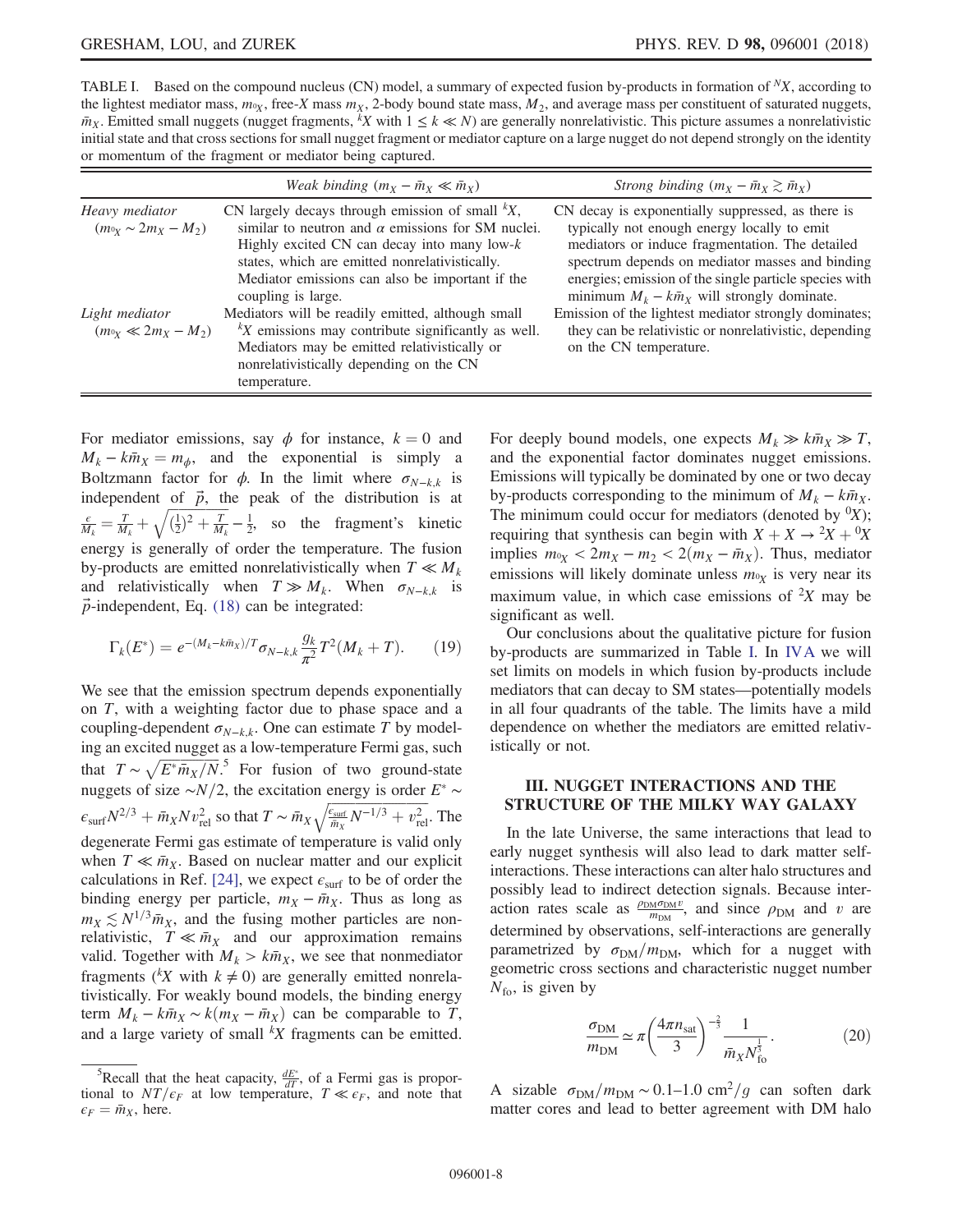profiles [\[32,33\]](#page-19-18). Additionally, nugget fusion is highly inelastic, such that one interaction per DM nugget in a halo lifetime can lead to contraction and potentially accelerated gravothermal collapse [\[34,35\]](#page-19-19). While understanding these effects in detail requires N-body simulations, we will address the effect of nugget fusions on central halo structure qualitatively in Sec. [III B](#page-9-0). Before that, in Sec. [III A](#page-8-2), we examine the consequences of the conservative constraint,  $\sigma_{DM}/m_{DM} \lesssim 1 \text{ cm}^2/\text{g}$ , coming from the bullet cluster [\[36\]](#page-19-20) and galactic structure (see [\[37\]](#page-19-21) and references therein).

#### A. Self-interaction bounds for nuggets

<span id="page-8-2"></span>At first glance Eq. [\(20\)](#page-7-2) suggests that larger nuggets (with large  $N_{\text{fo}}$ ) more easily evade a self-interaction constraint  $\sigma_{DM}/m_{DM} \lesssim 1$  cm<sup>2</sup>/g. However, as seen in Eq. [\(13\)](#page-5-1), N<sub>fo</sub> depends strongly on the nugget density and constituent mass. Taken together, we will see here that SIDM constraints actually put an *upper* bound on  $N_{\text{fo}}$  and  $M_{\text{fo}}$ .

More specifically, the SIDM bound  $\sigma_{DM}/m_{DM} \approx$  $\pi(\frac{4\pi n_{\text{sat}}}{3})^{-2/3}\bar{m}_X^{-1}N_{\text{fo}}^{-1/3} \lesssim (\sigma_{\text{DM}}/m_{\text{DM}})_{\text{max}}$ , effectively constrains the three-dimensional parameter space  $(n-\bar{m})$  $\frac{n_1}{3}$   $\frac{n_2}{3}$   $\frac{n_3}{16}$   $\approx$  ( $\frac{v_{DM}}{m_{DM}}$ , encellency constrains the three-dimensional parameter space  $(n_{sat}, \bar{m}_X,$  $T_{syn}$ ) because  $N_{fo}$  is itself a function of these three parameters. The constraint reads,

<span id="page-8-4"></span>
$$
\left(\frac{0.4 \text{ MeV}}{\bar{m}_X}\right)^{11/5} \left(\frac{n_{\text{sat}}}{\bar{m}_X^3}\right)^{-2/5} \left(\frac{g_*(T_{\text{syn}})}{10}\right)^{-1/5} \left(\frac{T_{\text{syn}}}{\bar{m}_X}\right)^{-3/5} \n\lesssim \left(\frac{(\sigma_{\text{DM}}/m_{\text{DM}})_{\text{max}}}{\text{cm}^2/\text{g}}\right).
$$
\n(21)

<span id="page-8-1"></span>Holding the dimensionless parameters  $\frac{T_{syn}}{\bar{m}_x}$  and  $\frac{n_{sat}}{\bar{m}_x^3}$  fixed, both  $N_{\text{fo}}$  and  $M_{\text{fo}}$  scale as negative powers of  $\bar{m}_X$ , which leads to upper bounds on both  $N_{\text{fo}}$  and  $M_{\text{fo}}$  as follows,

$$
N_{\text{fo}} \lesssim 10^{20} \left(\frac{n_{\text{sat}}}{\bar{m}_{X}^{3}}\right)^{-\frac{4}{11}} \left(\frac{g_{*}}{10}\right)^{\frac{9}{11}} \left(\frac{T_{\text{syn}}}{\bar{m}_{X}}\right)^{\frac{27}{11}} \times \left(\frac{(\sigma_{\text{DM}}/m_{\text{DM}})_{\text{max}}}{\text{cm}^{2}/g}\right)^{12/11} \tag{22}
$$

<span id="page-8-0"></span>
$$
M_{\rm fo} \lesssim 10^{16} \text{ GeV} \left(\frac{n_{\rm sat}}{\bar{m}_X^3}\right)^{-\frac{6}{11}} \left(\frac{g_*}{10}\right)^{\frac{8}{11}} \left(\frac{T_{\rm syn}}{\bar{m}_X}\right)^{\frac{24}{11}} \times \left(\frac{(\sigma_{\rm DM}/m_{\rm DM})_{\rm max}}{\text{cm}^2/\text{g}}\right)^{7/11} . \tag{23}
$$

The bounds on  $M_{\text{fo}}$  can be readily translated into an upper bound on the freeze-out nugget radius through  $\pi R_{\text{fo}}^2 \lesssim \left(\frac{\sigma_{\text{DM}}}{m_{\text{DM}}}\right)_{\text{max}} M_{\text{fo}}^{\text{max}}$ . We have

$$
R_{\text{fo}} \lesssim 1 \ \mu \text{m} \left(\frac{n_{\text{sat}}}{\bar{m}_X^3}\right)^{-\frac{3}{11}} \left(\frac{g_*}{10}\right)^{\frac{4}{11}} \left(\frac{T_{\text{syn}}}{\bar{m}_X}\right)^{\frac{12}{11}} \times \left(\frac{(\sigma_{\text{DM}}/m_{\text{DM}})_{\text{max}}}{\text{cm}^2/\text{g}}\right)^{9/11} \tag{24}
$$

These bounds are independent of the details of the nuclear model; they apply as long as large-large nugget fusions dominate near the end of synthesis and are described by geometric cross sections.

The constraints can be relaxed if some nugget parameters exhibit large hierarchies: if  $T_{syn} \gg \bar{m}_X$  or  $n_{sat} \ll \bar{m}_X^3$ . However,  $T_{syn}$  is bounded above as early Universe synthesis cannot occur when dissociation is efficient. We expect  $T_{syn}$  to be at least an order of magnitude smaller than the two-body bound state energy  $BE<sub>2</sub>$ , which must be smaller than  $2(m_X - \bar{m}_X)$  in order for large nuggets to be stable [cf. Eq. [\(14\)\]](#page-5-2). Substituting  $T \lesssim (m_X - \bar{m}_X)/15$  and  $g_* \sim 10$  leads to the conservative bounds,

<span id="page-8-3"></span>
$$
N_{\text{fo}} \lesssim 10^{17} \left(\frac{n_{\text{sat}}}{\bar{m}_X^3}\right)^{-4/11} \left(\left(\frac{\bar{m}_X}{m_X}\right)^{-1} - 1\right)^{27/11} \times \left(\frac{(\sigma_{\text{DM}}/m_{\text{DM}})_{\text{max}}}{\text{cm}^2/\text{g}}\right)^{12/11} \text{and}
$$
  

$$
M_{\text{fo}} \lesssim 10^{14} \text{ GeV} \left(\frac{n_{\text{sat}}}{\bar{m}_X^3}\right)^{-6/11} \left(\left(\frac{\bar{m}_X}{m_X}\right)^{-1} - 1\right)^{24/11} \times \left(\frac{(\sigma_{\text{DM}}/m_{\text{DM}})_{\text{max}}}{\text{cm}^2/\text{g}}\right)^{7/11} .
$$
 (25)

Fig. [3](#page-4-2) shows the SIDM bounds on  $N_{\text{fo}}$  and  $M_{\text{fo}}$  in the  $n_{\text{sat}}/\bar{m}_X^3$ ,  $\bar{m}_X/m_X$  plane, taking  $T_{\text{syn}} \sim (m_X - \bar{m}_X)/15$  but still accounting for the variation of a still accounting for the variation of  $q_*$ .

Equation [\(25\)](#page-8-3) makes it clear that achieving sizes significantly larger than  $N_{\text{fo}} \sim 10^{17}$  and  $M_{\text{fo}} \sim 10^{14} \text{ GeV}$ requires small  $n_{\text{sat}}/\bar{m}_X^3$  and/or small  $\bar{m}_X/m_X$ . However, our extended nuclear model reveals that achieving very small values for these dimensionless parameters is typically unnatural. This is shown by the orange contours in Fig. [3](#page-4-2), which indicate the maximum allowed value of quartic coupling,  $\lambda$ , required to achieve a given range of parameters  $(n_{\text{sat}}/\bar{m}_X^3, \bar{m}_X/m_X)$ ; alongside the corresponding maximum<br>achievable  $N_s$  and  $M_s$  contours (solid purple and dashed achievable  $N_{\text{fo}}$  and  $M_{\text{fo}}$  contours (solid purple and dashed red contours, respectively), we see that achieving  $N_{\text{fo}} \gg$  $10^{17}$  and/or  $M_{\text{fo}} \gg 10^{14}$  GeV would require  $\lambda \ll 1$ . We expect a similar conclusion to hold for more general models with multiple flavors and additional terms in the scalar and vector interactions, as a small  $n_{\text{sat}}/\bar{m}_{X}^{3}$  or  $\bar{m}_{X}/m_{X}$  is not protected by any specific symmetry.

Figure [5](#page-9-1) recasts these results in the  $n_{\text{sat}} - m_X$  plane for two different model extremes. The left plot corresponds to the scalar only limit, with  $n_{\text{sat}}/\bar{m}_{\text{X}}^3 \simeq 1/(3\pi^2)$  and  $T_{\text{syn}} \sim$  $BE_2/30 \approx \alpha_{\phi}^2 m_X/120$  with  $\alpha_{\phi} = 0.3$ . The right figure corresponds to fixing  $\bar{m}_X = 0.9$   $m_X$ , and choosing BE<sub>2</sub> =  $2(m_X - \bar{m}_X)$  so that  $T_{syn} = BE_2/30 = m_X/150$ . This choice of the synthesis temperature is motivated as dissociation decouples typically at least a factor of 30 below the two-body binding energy. The blue regions are excluded by the SIDM constraint  $\sigma_{DM}/m_{DM} < 1 \text{ cm}^2/\text{g}$ . The lower gray regions, where  $m_X^3 \leq 3\pi^2 n_{\text{sat}}$ , is a region of parameter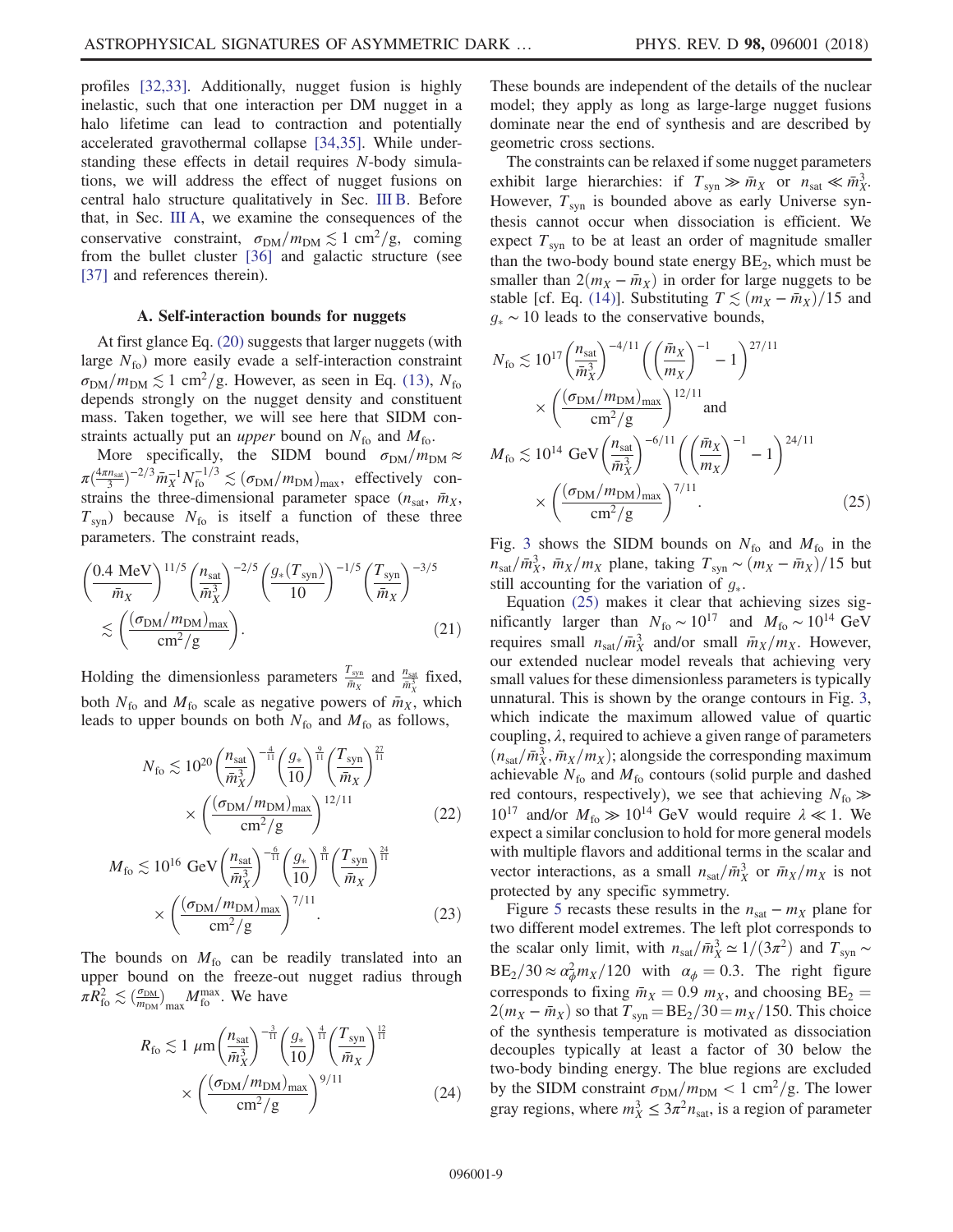<span id="page-9-1"></span>

FIG. 5. Nugget size constraints for a scalar-binding model [left] and a benchmark loose-binding model ( $\bar{m}_X = 0.9 m_X$ ) [right], when no bottleneck is present. The dashed red (solid purple) contours indicate the characteristic mass (size) of the nuggets exiting synthesis, where  $T_{syn} = BE_2/30 = \alpha_{\phi}^2 m_X/120$  in the left panel and  $T_{syn} = m_X/150$  in the right panel. The light blue regions are excluded by the SIDM constraint  $\epsilon_{\text{max}} = (m_{\phi} \epsilon_{\text{max}}^2/m_X^2)$  is the detted blue line change contain SIDM constraint  $\sigma_{DM}/m_{DM} < 1$  cm<sup>2</sup>/g. The dotted blue line shows contours of  $\sigma_{DM}/m_{DM} \sim 10^{-1}$  and  $10^{-3}$  cm<sup>2</sup>/g, indicating possible formation of a collapsed galaxy core. The solid orange curves indicate the maximum allowed scalar quartic coupling  $\lambda$  for given  $m_X$ and  $n_{\text{sat}}$ . In order to reach regions of larger  $m_X$  at fixed  $n_{\text{sat}}$ ,  $\lambda$  must be progressively smaller. Small  $\lambda$  values may imply fine-tuning. [See Eqs. [\(6\),](#page-3-2) [\(8\)](#page-4-1) and surrounding discussion.]

space not realizable in an effective theory as defined in Eq.  $(1)$ ; cf. Eq.  $(5)$ . The upper gray regions, where  $n_{\text{sat}} \lesssim n_X(T_{\text{syn}})$ , is a region where our model for synthesis would not apply; in particular, the model assumes that aggregation proceeds dominantly through 2-body interactions. The orange lines correspond to boundaries of the parameter space given a maximum λ. In both cases, a progressively smaller quartic is required to access regions with large nugget sizes and masses. For the scalar only case,  $n_{\text{sat}}/\bar{m}_{X}^{3} \approx (1/3\pi^{2})$  throughout most of the parameter space<br>and the pugget size is largely controlled by  $m_{\text{c}}$  (or the and the nugget size is largely controlled by  $m_{\phi}$  (or the effective mediator mass inside the nugget), with efficient synthesis requiring strong binding with  $\bar{m}_x \ll m_x$ . This leads to strong dependence on  $m<sub>X</sub>$  for both  $N<sub>fo</sub>$  and  $M<sub>fo</sub>$ . For the loose binding case,  $N_{\text{fo}}$  depends on  $m_X$  only through  $g_*(T_{syn})$ , leading to an almost  $m_X$ -independent contour for  $N_{\text{fo}}$ .

Additional constraints may be derived when additional model input is included. For instance, when the effective force range far exceeds the Bohr radius so that the 2-body interaction is effectively Coulombic, the binding energy is simply given by  $BE_2 \sim \alpha_2^2 m_X/4$  when  $\alpha_2 < 1$ , and synthesis occurs roughly when  $T_{syn} \lesssim BE_2/30$  [\[25\].](#page-19-16) For synthesis to begin, the 2-body formation rate must exceed the Hubble rate at some point, which leads to  $\alpha_2 \gtrsim$  $0.1(m_X/100 \text{ GeV})^{1/3}$  [\[5\].](#page-19-11) Since the SIDM constraint Eq. [\(21\)](#page-8-4) puts a lower bound on the mass scale  $m<sub>X</sub>$  (or  $\bar{m}_X$ ), this constraint along with  $T_{syn} \lesssim \alpha_2^2 m_X/120$  leads to the bound,



$$
\alpha_2 \gtrsim 0.001 \left(\frac{g_*}{10}\right)^{-\frac{1}{17}} \left(\frac{\bar{m}_X}{m_X}\right)^{-\frac{8}{17}} \left(\frac{n_{\text{sat}}}{\bar{m}_X^3}\right)^{-\frac{2}{17}} \times \left(\frac{(\sigma_{\text{DM}}/m_{\text{DM}})_{\text{max}}}{\text{cm}^2/\text{g}}\right)^{-\frac{5}{17}}.
$$
\n(26)

We now turn to considering whether the highly inelastic and dissipative fusion interactions of nuggets require  $\sigma_{DM}/m_{DM}$  to be significantly less than the naive SIDM limit  $\sigma_{DM}/m_{DM} \sim 1$  cm<sup>2</sup>/g in order to remain consistent with observed galactic structure.

#### B. Halo core gravothermal collapse

<span id="page-9-0"></span>A collisional gravitating system exhibits an instability as the core heats up and contracts, which leads to eventual gravothermal collapse [\[34,35,38\]](#page-19-19). Most SIDM scenarios that have been studied include only simple elastic scattering processes. Nugget fusion processes, by contrast, are highly inelastic; both the binding energy and a significant fraction of the kinetic energy are lost to the fusion by-products usually light force mediators or small nugget fragments. As the core evolves toward gravothermal collapse, its density sharply increases, allowing all the hidden sector particles to thermalize. At the core boundary, the produced force mediators and nugget fragments are able to escape and dissipate heat. These by-products may be reabsorbed by other nuggets. However, the absorption cross section is expected to be of the same order as the fusion reaction cross section, and the associated mean-free-path of these byproducts is typically very long compared to the core radius,

$$
\lambda_{\rm mfp} \sim 0.4 \, \text{Mpc} \left( \frac{0.4 \, \text{GeV}/\text{cm}^3}{\rho_{\rm DM}} \right) \left( \frac{1 \, \text{cm}^2/\text{g}}{\sigma_{\rm DM}/m_{\rm DM}} \right) \tag{27}
$$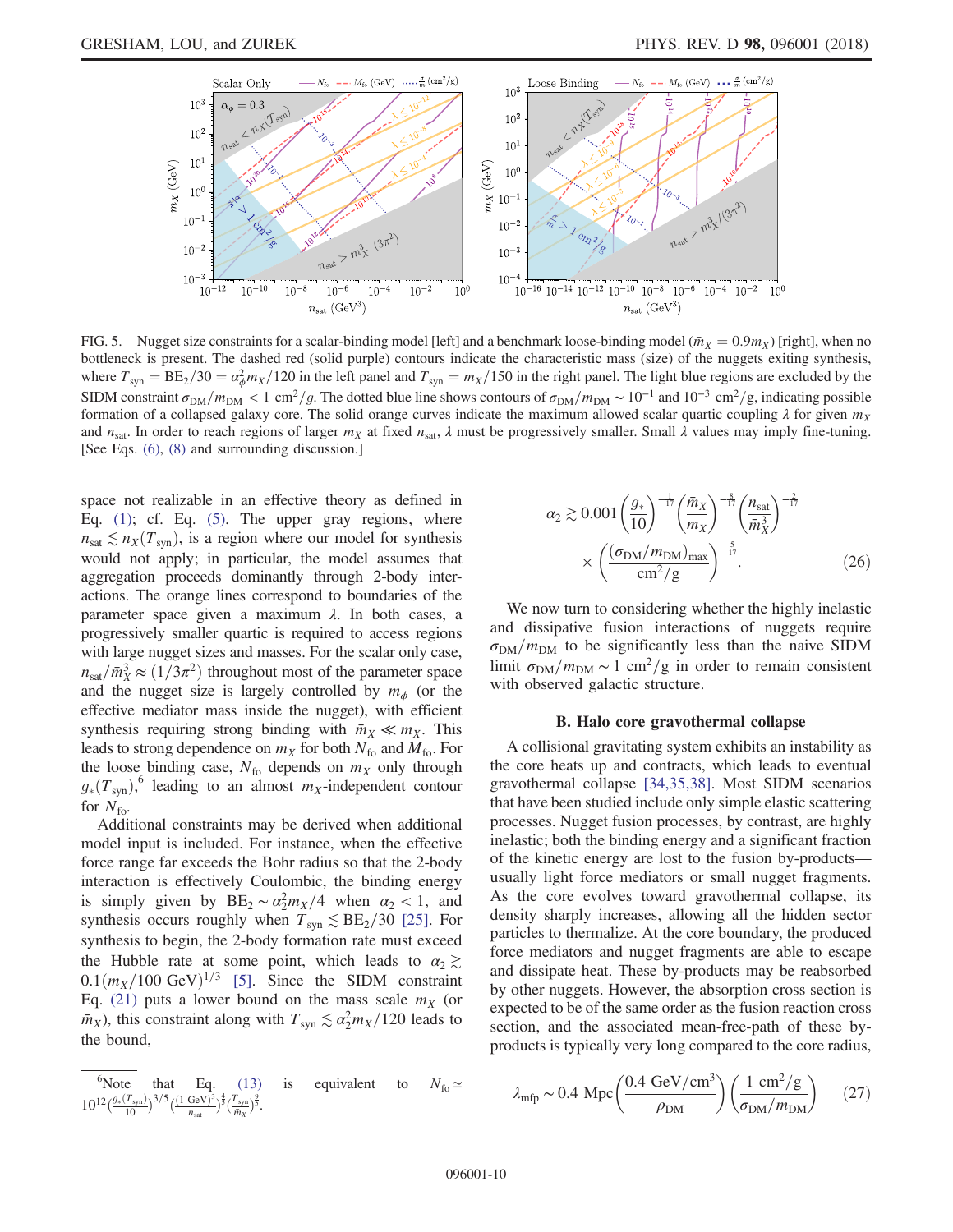implying that nugget fusion is an extremely efficient energy loss mechanism.

In the case of elastic SIDM, it was shown in [\[38\]](#page-19-22) that core collapse occurs soon after the core density is large enough such that the mean-free-path of the DM,  $\lambda_{\rm mfo} \sim m_{\rm DM}/(\rho_{\rm DM}\sigma_{\rm DM})$ , becomes shorter than the Jeans' length  $\lambda_J \sim v/\sqrt{4\pi G \rho_{DM}}$ , where v is the velocity dispersion. Numerical calculations showed that the timescale for this to occur is roughly given by

$$
t_{\text{collapse}}^{\text{elastic}} \sim \frac{240}{\rho_{\text{DM}}^c v_c} \left(\frac{\sigma_{\text{DM}}}{m_{\text{DM}}}\right)^{-1},\tag{28}
$$

where  $\rho^c$  ( $v_c$ ) is the central dark matter energy density (velocity dispersion) before the collapse. This timescale is an  $\mathcal{O}(200)$  factor larger than the naive estimate  $t_c \sim 1/[\rho_{\rm DM}^c v_c(\sigma_{\rm DM}/m_{\rm DM})].$ <br>By contrast with the el

By contrast with the elastic SIDM case, the nugget fusion case features an average loss of an  $\mathcal{O}(1)$  fraction of the DM kinetic energy in each collision, which will result in infalling DM. It has been shown in  $N$ -body simulations that inelastic processes can lead to enhancement of the central DM density [\[39\]](#page-19-23). Since numerical analysis shows that increase in core density is a strong indicator of collapse, the collapse time with inelastic collisions is likely to be closer to, and perhaps even faster than,<sup>7</sup> the naive estimate  $t_c \sim 1/[\rho_{\rm DM}^c v_c (\sigma_{\rm DM}/m_{\rm DM})]$ . For the Milky Way halo,<br>and assuming an NEW profile up to the edge of the core and assuming an NFW profile up to the edge of the core, the cross section corresponding to a cooling rate of  $10^{10}$  yrs roughly corresponds to  $3 \times 10^{-2}$  cm<sup>2</sup>/g (6 × 10<sup>-3</sup> cm<sup>2</sup>/g) at 1 kpc (0.1 kpc). To illustrate when gravothermal collapse may be relevant, and for benchmark purposes, we show contours of  $\sigma_{DM}/m_{DM} \sim 0.1$  and  $10^{-3}$  cm<sup>2</sup>/g. These smaller cross sections could possibly yield significantly different core structures than observed and may already be constrained. A detailed analysis is reserved for future work.

## <span id="page-10-0"></span>IV. OTHER NUGGET CONSTRAINTS

## A. Indirect detection

<span id="page-10-1"></span>In fusion processes, as described by the compound nucleus (CN) model (see Sec. [II D\)](#page-6-2), many dark force mediators and/or nugget fragments (analogous to neutrons or alpha particles) may be emitted. The nugget fragments are stable due to conserved DM number, while the mediators may decay back to the SM. The decays can be mediated by couplings between the dark sector and the SM. For instance, the scalar may mix with the Higgs and the vector may kinetically mix with hypercharge. Decay of the DM mediator fusion by-products into SM particles can lead to injection of energy into the cosmic microwave background (CMB) or excess photon flux from galaxies, mimicking the case of DM decay or annihilation. Here we discuss indirect detection constraints from the CMB and photon flux, in turn.

If charged particles or photons are produced in the decay, they can disrupt the CMB spectra after recombination. This places a constraint on the energy deposited into the hydrogen gas, which can be written as [\[40,41\]](#page-19-24)

$$
\left[ f_{\rm eff} \left( \frac{\sigma_{\rm DM} v}{m_{\rm DM}} \right) \right]_{z \sim 600} \lesssim 10^{-14} \text{ cm}^2/\text{g},\tag{29}
$$

where  $f_{\text{eff}}$  is an efficiency factor that depends on the annihilation processes. For WIMPs that annihilate into gauge bosons or fermions,  $f_{\text{eff}}$  ranges from ∼0.1–0.5. For nuggets, one expects  $f_{\text{eff}}$  to be significantly suppressed as fusion reactions only release a small fraction of the rest energy of the DM; namely, we expect

$$
f_{\rm eff} \sim f_{\gamma} \frac{E^*}{2N_{\rm fo}\bar{m}_X} \sim f_{\gamma} \frac{\epsilon_{\rm surf}}{2\bar{m}_X N_{\rm fo}^{\frac{1}{3}}},\tag{30}
$$

where  $f_{\gamma}$  is an  $\mathcal{O}(1)$  efficiency factor proportional to the fraction of the released energy ejected into the CMB. Here  $E^* \sim \epsilon_{\rm surf} N_{\rm fo}^{2/3}$  is the excitation energy in the small velocity limit. The velocity here is small  $v \sim \sqrt{T/(N_{\text{fo}}\bar{m}_X)}^8$  which leads to a further suppression of the constraint, and we have leads to a further suppression of the constraint, and we have

$$
\frac{\sigma_{\rm DM}}{m_{\rm DM}} \lesssim 1 \text{ cm}^2 / g \sqrt{\frac{\bar{m}_X^3}{\epsilon_{\rm surf}^2 T}} \left(\frac{0.1}{f_\gamma}\right) \left(\frac{N_{\rm fo}}{10^{16}}\right)^{\frac{5}{6}}.
$$
 (31)

This bound can compete with the naive SIDM bound  $\sigma_{DM}/m_{DM} \lesssim 1 \text{ cm}^2/\text{g}$ , depending on the ratio  $\bar{m}_X/\epsilon_{surf}$ .

Much stronger constraints can be derived from the galactic photon flux. Depending on the mass of the mediator, and whether it is emitted relativistically or nonrelativistically, x-ray or gamma ray constraints may dominate. To derive bounds on nugget fusion cross sections from decay of fusion by-products within galaxies, here we will follow [\[42\]](#page-19-25) which derives bounds on DM annihilation and decay rates. To be concrete, we consider only scalar mediators that primarily decay into  $\mu^+\mu^-$  or  $e^+e^-$ ; constraints will only become stronger if decay to hadrons (including pions, which go directly to  $\gamma\gamma$ ) is permitted. Other models involving DM vector mediators or other alternative decay channels can also be constrained, but we do not expect the constraints to be substantially different as compared to the scalar decay case. The incoming photon flux can be computed as

 $7$ We thank Haibo Yu for a discussion of this point in reference to their forthcoming work.

 ${}^{8}$ If the nuggets have fallen out of kinetic equilibrium, the velocity will be even smaller as it scales like  $T/\bar{m}_X$ .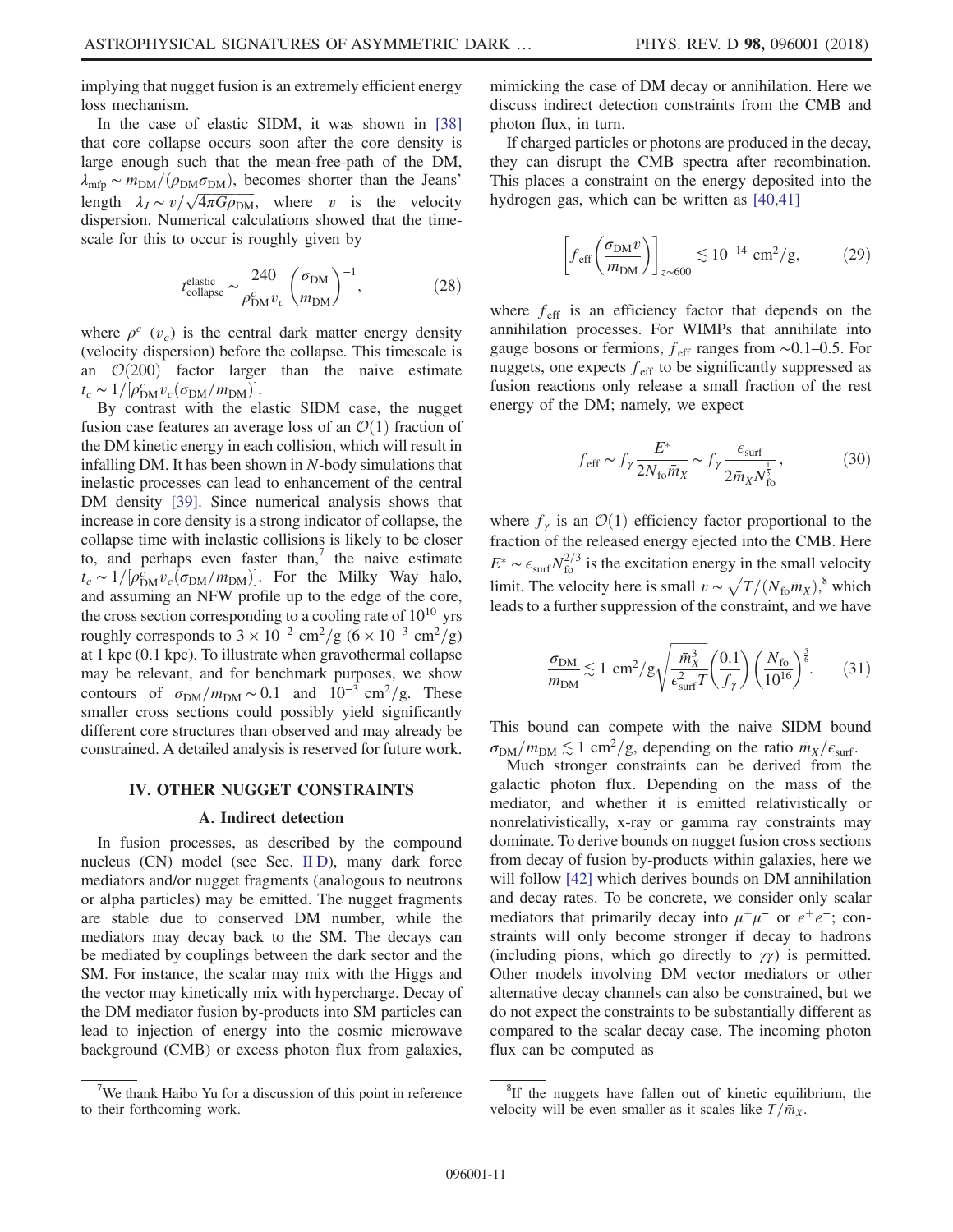$$
\frac{d\Phi_{\gamma}}{dE} = \frac{r_{\odot}}{8\pi} \frac{\rho_{\rm DM}^2 \langle \sigma v \rangle_{\rm DM}}{m_{\rm DM}^2} N_{\phi} \frac{dN_{\gamma}}{dE} J,\tag{32}
$$

where  $r_{\rm O} \sim 8.5$  kpc,  $\rho_{\rm DM} \sim 0.3$  GeV/cm<sup>3</sup> is the local DM density,  $N_{\phi}$  is the average number of scalar mediators emitted per fusion event, and  $dN_{\gamma}/dE$  is the average differential energy spectrum for each emitted mediator. The factor J is an  $\mathcal{O}(1 - 10)$  dimensionless number characterizing the squared density of the DM along the line-of-sight and solid angle for a given observation. We will ignore extragalactic contributions, which could, depending on the amount of substructure [\[43\]](#page-19-26), significantly enhance the signal.

The number of mediators emitted per fusion event,  $N_{\phi}$ , can be estimated using the CN model (see Sec. [II D\)](#page-6-2). The average energy of each emitted mediator is approximately  $m_{\phi} + T^*$ , where  $T^*$  is the temperature of the excited CN. The CN's excitation energy and thus temperature decreases with each emission since  $T^* \approx \sqrt{E^* \bar{m}_X/N_{\rm fo}}$ . If only  $\phi$ 's are emitted, we have  $\frac{dE^*}{dN_\phi} \approx -(m_\phi + T^*(E^*))$  so that

$$
N_{\phi} \sim \frac{E_0^*}{m_{\phi}} \left( \frac{2m_{\phi}}{T_0^*} \left( 1 - \frac{\ln(1 + T_0^*/m_{\phi})}{T_0^*/m_{\phi}} \right) \right)
$$

$$
\sim \frac{1}{\max\{m_{\phi}, T_0^*\}} \left( \frac{N_{\text{fo}} \bar{m}_X v_{\text{rel}}^2}{4} + \epsilon_{\text{surf}} N_{\text{fo}}^{\frac{2}{3}} \right) \quad (33)
$$

It is convenient to absorb the dependence on  $N_{\phi}$  into a dimensionless factor  $f_{\text{ind}}$ , defined as

$$
f_{\text{ind}} \equiv \frac{N_{\phi} \max\{m_{\phi}, T^*\}}{m_{\text{DM}}} \sim \frac{v_{\text{rel}}^2}{4} + \frac{\epsilon_{\text{surf}}}{\bar{m}_X} N_{\text{fo}}^{-\frac{1}{3}}.
$$
 (34)

The indirect constraint can then be rewritten as a bound on  $f_{\text{ind}}$  times  $\sigma_{\text{DM}}/m_{\text{DM}}$ . Using  $f_{\text{ind}} \gtrsim v^2 \sim 10^{-6}$  then leads to a conservative upper bound on  $\sigma_{DM}/m_{DM}$ .

Following the calculations in [\[42\]](#page-19-25), we consider the  $\gamma$ spectrum from soft collinear splitting of photons from the charged decay products of a scalar mediator. Conservatively, we have ignored additional flux that can come from hard bremsstrahlung and muon decay, which could only tighten the bounds. Here we focus on two topologies:  $\phi \rightarrow \mu^+ \mu^- \gamma$  and  $\phi \rightarrow e^+ e^- \gamma$ . For a mediator decaying from rest,

<span id="page-11-0"></span>
$$
\frac{dN_{\gamma}}{dE} \simeq \frac{2\alpha_{\text{EM}}}{\pi E_{\gamma}} \left\{ 1 - \frac{2E_{\gamma}}{m_{\phi}} + \left( 1 - \frac{2E_{\gamma}}{m_{\phi}} + \frac{2E_{\gamma}^{2}}{m_{\phi}^{2}} \right) \right\}
$$

$$
\times \log \left[ \frac{m_{\phi}^{2}}{m_{\gamma}^{2}} \left( 1 - \frac{2E_{\gamma}}{m_{\phi}} \right) \right] \right\},\tag{35}
$$

where  $m_l = m_{e,\mu}$  and the spectrum is assumed to be zero when the logarithm goes to zero at large enough  $E<sub>y</sub>$ . For nonrelativistic emissions ( $T^* \ll m_{\phi}$ ), Eq. [\(35\)](#page-11-0) gives the differential photon spectrum. For relativistic emissions  $(T^* \gg m_\phi)$ , the photon spectrum is approximated by

$$
\frac{dN_{\gamma}}{dE} \sim \frac{\int d\Omega d^3 \vec{v} e^{-\frac{m_{\phi}}{\sqrt{1 - v^2} T^*} \left(\frac{dN_{\gamma}}{dEd\Omega}\right) \vec{v} \text{-boosted}}}{\int d^3 \vec{v} e^{-\frac{m_{\phi}}{\sqrt{1 - v^2} T^*}}},\qquad(36)
$$

where we have boosted Eq. [\(35\)](#page-11-0) according to the  $\phi$ emission spectrum as estimated by the CN model. Figure [6](#page-12-0) shows the constraints on  $f_{\text{ind}}(\sigma_{\text{DM}}/m_{\text{DM}})$  for the decay channel  $\phi \rightarrow \mu^+ \mu^- \gamma$  (top) and  $\phi \rightarrow e^+ e^- \gamma$ (bottom). The left panels show the constraints for nonrelativistic emissions, where the spectrum is given by Eq. [\(35\).](#page-11-0) The right panels show the constraints for relativistic emissions with different  $T^*$ , combining all experiments. These constraints are generally stronger than SIDM bounds, and perhaps comparable to a gravothermal collapse bound discussed in Sec. [III B](#page-9-0), which will translate to similar limits on  $\bar{m}_x$  and  $N_{\text{fo}}$  through Eqs. [\(21\)](#page-8-4) and [\(22\)](#page-8-1).

Now we apply indirect detection constraints to the scalar-only model studied in [\[5\]](#page-19-11). Here, all the nugget properties can be explicitly computed from Lagrangian parameters [\[24\],](#page-19-10) and we take  $T_{syn} \sim \alpha_{\phi}^2 m_X/120$ . Since the nuggets are deeply bound in this regime, the binding energy dominates over the kinetic energy in fusion reactions, and  $f_{\text{ind}} \sim \epsilon_{\text{surf}} N_{\text{fo}}^{-1/3} / \bar{m}_X$ . The excited nugget is also expected to have very low excitation temperature where nonrelativistic emissions dominate. Then using Eqs. [\(13\)](#page-5-1) and [\(20\)](#page-7-2) with  $\frac{n_{\text{sat}}}{m_v^3} \approx \frac{1}{3\pi^2}$  $\frac{n_{\text{sat}}}{m_v^3} \approx \frac{1}{3\pi^2}$  $\frac{n_{\text{sat}}}{m_v^3} \approx \frac{1}{3\pi^2}$  [see Eq. [\(7\)](#page-3-3) and Fig. 3], the indirect detection X constraint can be rewritten as

$$
\frac{\left(\frac{\epsilon_{\rm surf}/m_X}{10}\right) \left(\frac{10}{g_*(T_{\rm syn})}\right)^{2/5} \left(\frac{m_X}{\bar{m}_X}\right)^{6/5} \left(\frac{100 \text{ GeV}}{m_X}\right)^{7/5}}{\times \left(\frac{0.1}{\alpha_{\phi}}\right)^{12/5} \lesssim \frac{(f_{\rm ind} \sigma_{\rm DM}/m_{\rm DM})_{\rm max}}{10^{-9} \text{ cm}^2/\text{g}}.
$$
\n(37)

Keep in mind that binding requires  $\frac{\bar{m}_X}{m_X} \approx \left(\frac{3\pi}{2\alpha_{\phi}}\right)^2$  $\frac{m_{\phi}^2}{m_X^2}$ Þ  $^{1/4}$  < 1. And for synthesis to begin and proceed efficiently in the early Universe, one requires  $\frac{\alpha_{\phi}}{0.1} \gtrsim \left(\frac{m_X}{100 \text{ GeV}}\right)^{1/3}$  and  $m_{\phi} < BE_2 = \frac{\alpha_{\phi}^2 m_X}{4}$ , respectively [\[5\]](#page-19-11). This last condition implies  $\frac{\bar{m}_X}{m_X} \lesssim \alpha_{\phi}^{3/4}$ . In a model where  $\phi$  decays primarily to muons, e.g., at the most generous the constraint is  $(f_{\text{ind}}\sigma_{\text{DM}}/m_{\text{DM}})_{\text{max}} \sim 10^{-7}$ . Satisfying the constraint along with the conditions just mentioned requires  $\alpha_{\phi} \gtrsim 0.1$  and  $m_X \gtrsim 20$  GeV; though note that as  $\alpha_{\phi}$  becomes nonperturbative, the estimate for  $BE_2$  (and thus  $T_{syn}$ ) and the <sup>2</sup>X formation rates that fed into the  $\frac{a_{\phi}}{0.1} \gtrsim \left(\frac{m_X}{100 \text{ GeV}}\right)^{1/3}$  condition break down. Overall, our constraints are competitive with those studied in [\[5\]](#page-19-11), and a scalar-only model with moderate  $m_X$  and  $\alpha_{\phi}$  can still be viable.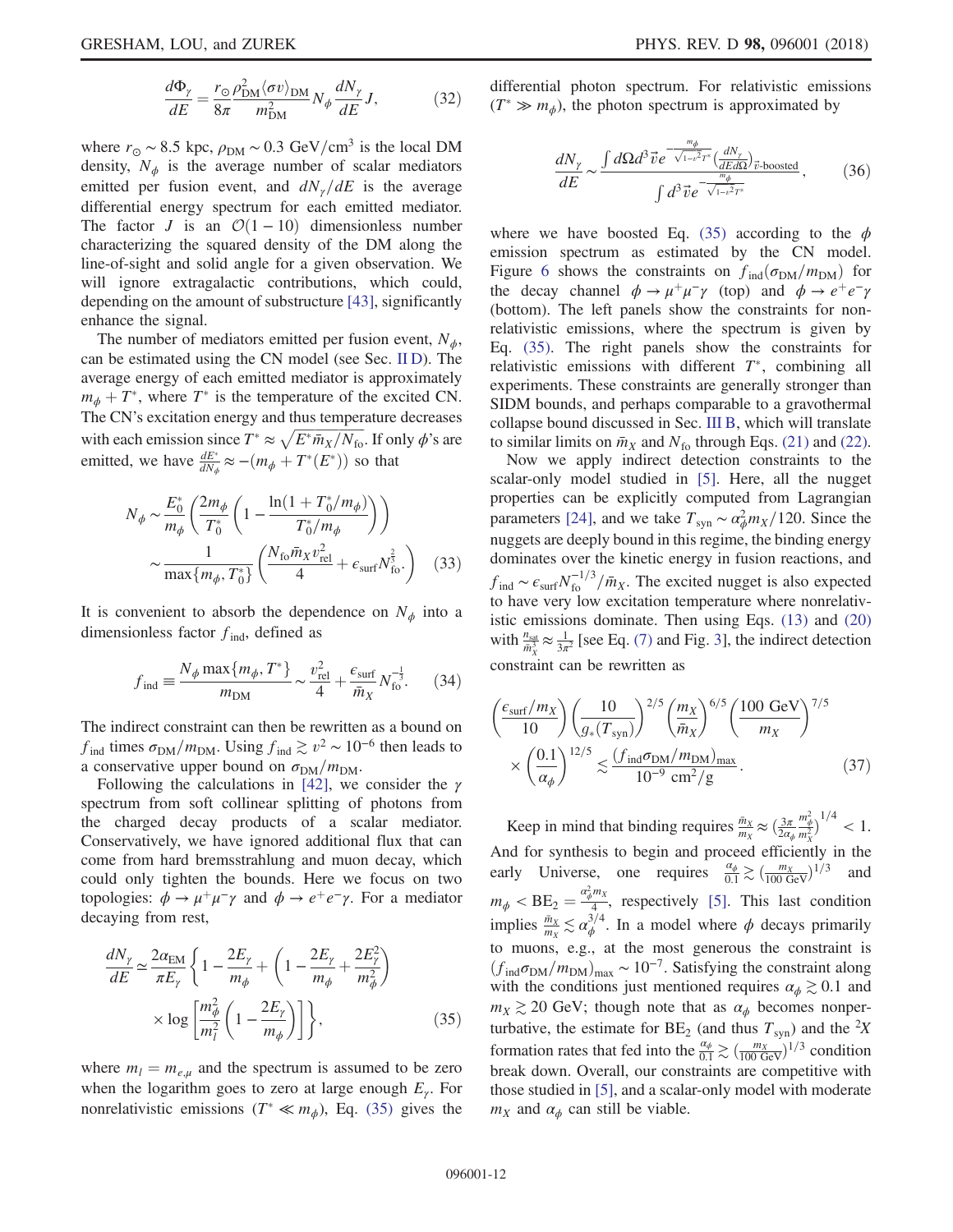<span id="page-12-0"></span>

FIG. 6. Indirect detection constraints for a scalar mediator decaying into  $\phi \to \mu^+\mu^-\gamma$  (top) and  $\phi \to e^+e^-\gamma$  (bottom). Left: Constraints for nonrelativistic emissions, where the emitted mediators are assumed to be at rest. Right: Constraints for relativistic emissions, where the momentum of the mediator is assumed to follow a Boltzmann distribution.

#### B. Cooling in early protohalos

We now consider dark star formation in the early Universe, through cooling of smaller protohalos that virialize and break away from the Hubble flow at high redshifts. In contrast to the SM where the Coulomb force provides a means to dissipate energy to form a disk, which then fragments to form stars, one expects dark star formation to proceed directly through the highly efficient and exothermic fusion processes in these protohalos. Note that this is also in contrast to models where dark star formation has been considered in the presence of a dark Coulomb force (e.g., [\[20,44](#page-19-8)–46]). We show that at the beginning of structure formation, if nuggets are the primary DM component, an SIDM bound not too much stricter than  $\sigma_{DM}/m_{DM} \sim 1 \text{ cm}^2/\text{g}$  allows for only very rare protohalos to have completely collapsed to stars due to cooling through fusion.

Within a model of bottom-up hierarchical structure formation (see e.g., [\[47,48\]](#page-19-27) for a review), up to corrections of order  $\Omega_m(z) - 1$ , the density of overdense regions relaxes to  $\rho_{\text{coll}}(z) \sim 18\pi^2 \rho_{\text{crit}}(z)$  after breaking away from the Hubble flow and virializing, where  $\rho_{\text{crit}}(z) \sim$  $\rho_{\rm crit}(0)\Omega_m(1+z)^3$  is the critical density at the redshift z of the collapse. The velocity dispersion at the virial radius is given by

$$
v_{\text{dis}} \sim \sqrt{\frac{3}{5} \frac{GM}{R}} \sim 3 \times 10^{-3} \sqrt{1 + z} \left(\frac{M}{10^{15} M_{\odot}}\right)^{\frac{1}{3}}
$$
 (38)

where  $M$  is the halo mass. The cooling timescale can be estimated as  $(\rho v \frac{\sigma_{DM}}{m_{DM}})^{-1}$ , which needs to be *at least* less than  $H_0^{-1}$  for gravothermal collapse to be relevant. The proper timescale should in fact be somewhat lower as we have not included here the effects of tidal stripping on star formation. Even with this generous formation time allowance, we will find that only very rare protohalos can form dark stars. With this requirement, the cross section for a protohalo to form interesting structure is thus

$$
\frac{\sigma_{\rm DM}}{m_{\rm DM}} \gtrsim 50 \text{ cm}^2/\text{g}(1+z)^{-\frac{7}{2}} \left(\frac{10^{15} M_{\odot}}{M}\right)^{\frac{1}{3}}.
$$
 (39)

In the Press-Schechter model, regions collapse and virialize roughly when the linear density perturbation smoothed over spherical regions with mass scale, M, modeled as a Gaussian random field with M-dependent variance  $\sigma^2$ , fluctuates above a certain *z*-dependent critical value. So a halo of given mass collapsing at redshift  $z$ corresponds to a certain number of standard deviations,  $\sigma$ , fluctuation. Figure [7](#page-13-1) shows the  $\sigma$  contours (solid red) in the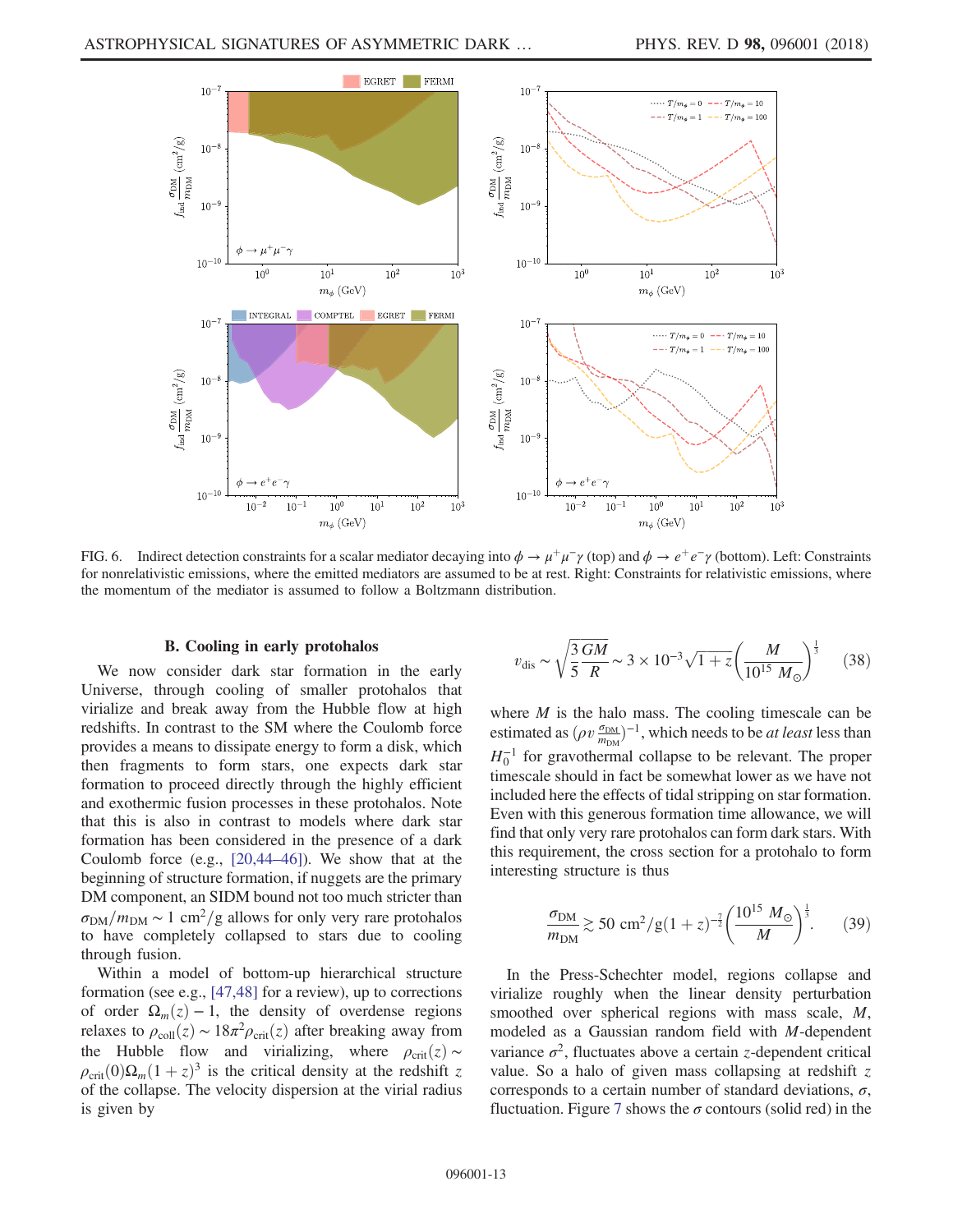<span id="page-13-1"></span>

FIG. 7. Solid red: contours of the halo mass  $(M<sub>halo</sub>)$  vs red-shift  $(1 + z)$  that correspond to  $n-\sigma$  fluctuations in the Press-Schechter model. Dashed green: regions with cooling timescale of order  $H_0^{-1}$  assuming  $\sigma_{\text{DM}}/m_{\text{DM}} \sim (1, 10^{-1}, 10^{-2}) \text{ cm}^2/\text{g}.$ 

halo mass versus redshift plane.<sup>9</sup> The dashed green line shows the required  $\sigma_{DM}/m_{DM}$  for the cooling time to be of order  $H_0^{-1}$ . At the boundary of the naive SIDM constraint,  $\sigma_{\text{DM}}/m_{\text{DM}} < 1 \text{ cm}^2/\text{g}$ , halos corresponding to 3 –  $\sigma$  fluctuations could have a small enough cooling time to have undergone gravothermal collapse entirely, and assuming that the maximum stable mass of ADM stars is less than that of the protohalo mass, a black hole could form with mass on the order of the protohalo mass. We will show in work to appear that the maximum stable halo mass is  $\frac{M_{\text{max}}}{M_{\odot}} \sim \left(\frac{\text{GeV}}{m_{\chi}}\right)^2$  and so we expect black holes to form only if  $m_X \gtrsim$  MeV. On the other hand, we expect black holes seeded by DM fusion cooling to be vanishingly rare if  $\sigma_{\text{DM}}/m_{\text{DM}} < 0.1 \text{ cm}^2/\text{g}$ . There may be additional constraints or signatures from indirect detection or gravitational waves, which we reserve for future work.

## <span id="page-13-0"></span>V. LARGE NUGGET SYNTHESIS THROUGH A BOTTLENECK

Without a strong bottleneck at low nugget size, synthesis proceeds through fusion of pairs of similarly sized nuggets until the reaction rate freezes out due to depleted number density—at typical nugget size  $N_{\text{fo}}$ . In this scenario, we have seen above that achieving  $N_{\rm fo} \gtrsim 10^{17}$  requires finetuning in regions of parameter space not clearly ruled out by SIDM constraints. As discussed in [\[6,25\],](#page-19-2) it is actually possible to synthesize larger nuggets if they are built up through capture of a dominant population of much smaller nuggets that persists because of a strong bottleneck at low N. Such a bottleneck could occur if, e.g., both  ${}^{3}X$  and  $4X$  were unstable. But a very small fraction of DM could squeeze through the bottleneck due to, e.g., a 3-body

interaction producing  $6X$ . Then the few nuggets that squeezed through the bottleneck could grow by capturing small nuggets. If squeezing through the bottleneck is sufficiently rare, the small nugget density controlling the capture rate can remain essentially constant even as the size of large nuggets increases many fold. This allows for freeze-out of nugget capture to occur at larger N.

<span id="page-13-2"></span>In particular, we showed in Ref. [\[24\]](#page-19-10) (see also [\[6\]\)](#page-19-2) that the characteristic nugget size exiting synthesis in this bottleneck scenario is given by,

$$
N_{\text{fo}}^* \approx \gamma_*^3 \quad \text{with} \quad \gamma_* \sim \left[ \frac{n_X}{H} \pi \left( \frac{4 \pi n_{\text{sat}}}{3} \right)^{-2/3} \langle v \mathcal{T} \rangle \right]_{t_{\text{syn}}} \quad (40)
$$

where  $T$  is a velocity-dependent transmission factor caused by a possibly abrupt change of the effective mass of the constituent inside a saturated nugget. For interactions between two saturated nuggets,  $T = 1$  since the effective constituent masses are roughly the same. When  $\mathcal{T} = 1$ ,  $\gamma_*$ and  $\gamma$  in Eq. [\(12\)](#page-5-3) are the same, and we see that  $N_{\text{fo}}^* \sim (N_{\text{fo}})^{5/2}$ ; potentially *much* bigger nuggets can be expanded in the bottleneck scenario. However strong synthesized in the bottleneck scenario. However, strong bottlenecks tend to occur at small N, which is typically much smaller than the saturation size. Thus, the effective masses between the small and large nuggets are significantly different, leading to a transmission factor  $\langle vT \rangle \sim v^2$ that can suppress the fusion rate [see Eq.  $(11)$ ], making the contrast in size slightly less stark. In this scenario, we note that,

$$
\gamma_{*} \sim 10^{10} \left(\frac{g_{*}(T_{syn})}{10}\right)^{1/2} \left(\frac{1 \text{ GeV}}{\bar{m}_{X}}\right)^{2} \left(\frac{\bar{m}_{X}^{3}}{n_{sat}}\right)^{2/3} \times \left(\frac{T_{syn}}{\bar{m}_{X}}\right)^{2} \left(\frac{\bar{m}_{X}}{M_{BN}}\right)
$$
\n(41)

where  $M_{BN}$  is the mass of the dominant DM species (at the bottleneck) and we have taken  $\langle Tv \rangle \sim v^2 \sim \frac{T_{syn}}{M_{\text{BV}}}$ .

It is also important to note that the approximation Eq. [\(40\)](#page-13-2) breaks down when the fraction of total dark number density in large nuggets approaches 1. If  $p$  is the probability of a given nugget to squeeze through the bottleneck at the beginning of synthesis, and  $N$  is the (rare) large nugget size, then this breakdown occurs when  $pN \sim \mathcal{O}(1)$ . At this point, fusion could continue through pairs of large nuggets. All told, in the bottleneck scenario we find

$$
N_{\text{fo}}^* \simeq \min\left\{ \gamma_*^3, \frac{1}{p} + \gamma^5 \right\},\tag{42}
$$

<span id="page-13-3"></span>where  $\gamma$  is the remaining interaction time after all the small nuggets are depleted, and it is computed by using Eq. [\(12\)](#page-5-3) with  $T_{syn}$  replaced by the temperature where the transition to large-large nugget fusion occurs. One can easily check

 $^{9}$ The contours were digitized from Fig. 6 of [\[47\]](#page-19-27). The assumed  $\sigma^2(M)$  spectrum is from [\[49\].](#page-19-28)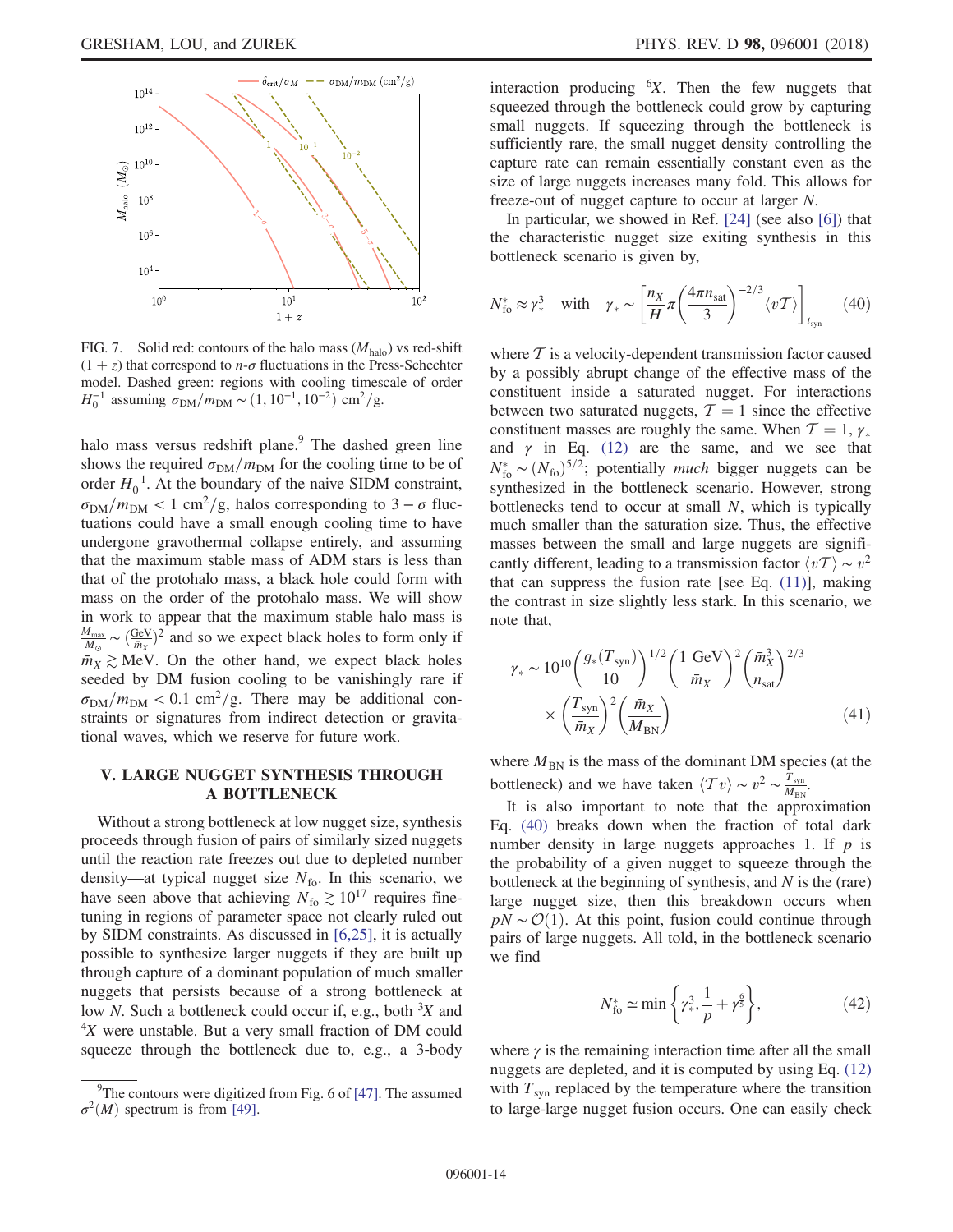<span id="page-14-0"></span>

FIG. 8. Nugget size constraints for a scalar-binding model [left] and a benchmark loose-binding model ( $\bar{m}_X = 0.9 m_X$ ) [right], when a bottleneck is present. The dashed red (solid purple) contours indicate the characteristic mass (size) of the nuggets exiting synthesis, where  $T_{syn} = BE_2/30 = \alpha_{\phi}^2 m_X/120$  in the left panel and  $T_{syn} = m_X/150$  in the right panel. Left: The region left of the dashed blue line<br>is excluded by the SIDM constraint  $\sigma_{PN}/m_{DN} < 1$  cm<sup>2</sup>/a assuming that the dominant is excluded by the SIDM constraint  $\sigma_{DM}/m_{DM} < 1 \text{ cm}^2/g$  assuming that the dominant form of DM (by mass) is <sup>2</sup>X. Right: A similar SIDM curve is not shown as it is strongly model dependent. On both plots, the solid orange curves indicate contours of constant scalar quartic. Small λ values may imply fine-tuning. [See Eqs. [\(6\)](#page-3-2), [\(8\)](#page-4-1) and surrounding discussion.] It is possible to evade all SIDM constraints if synthesis ends when all small nuggets are depleted, in which case  $N_{\text{fo}}^* \sim p^{-1}$  as described in Eq. [\(42\).](#page-13-3) For scenarios where p (the probability to pass the bottleneck) is large enough such that small nuggets are quickly depleted and fusion is quickly dominated by large nuggets fusion, the standard analysis in Sec. [II C](#page-5-0) applies, and we refer to Fig. [5](#page-9-1) for the relevant parameter space.

that nugget freeze-out size saturates to  $1/p$  when all the small nuggets in the Hubble volume are captured onto the large nugget nucleation sites. A lower bound on  $p$  is obtained by requiring at least one nucleation site in a Hubble volume, which corresponds to the requirement  $p > H(T_{syn})^3/n_x(T_{syn})$ . This condition will be easily equivalently equivalently equivalently equivalently satisfied over the entire parameter space we are interested in.

Compared to the case without a bottleneck, the SIDM constraints with a bottleneck are much more model dependent. For instance, if small nuggets remain the dominant DM component in the late Universe, increased number density along with the fact that small nugget scattering may be effectively long-range can severely limit the parameter space. If all the small nuggets are fused into large ones, the SIDM constraints scale as  $N_{\text{fo}}^*$  which will depend on  $p$  as in Eq. [\(42\)](#page-13-3). The left panel of Fig. [8](#page-14-0) shows an example of the relevant constraints in the scalar only model. We took  $T_{syn} = BE_2/30 = \alpha_p^2 m_X/120$  for computing  $N^*$  and  $M^*$  as in Fig. 5. The blue dechod computing  $N_{\text{fo}}^*$  and  $M_{\text{fo}}^*$ , as in Fig. [5.](#page-9-1) The blue dashed curve is the SIDM bound assuming  $2X$  remains the dominant DM component. To model  $2x-2x$  scattering interactions we assumed  $2X$  is a pointlike particle and have used the transfer cross section for an attractive potential (in the classical regime) as given in [\[50,51\]](#page-19-29) with  $\alpha_X = 4\alpha_{\phi}$ . The SIDM constraint here rules out a majority of the parameter space and limits  $N_{\text{fo}}^* \lesssim 10^{10}$  and  $M_{\text{fo}}^* \lesssim 10^{10} \text{ GeV}$ . The right panel of Fig. [8](#page-14-0) shows a similar parameter space for a benchmark loose binding model, where  $\bar{m}_X = 0.9 \, m_X$ , and we have again taken  $T_{syn} = m_X/150$  $T_{syn} = m_X/150$  $T_{syn} = m_X/150$  as in Fig. 5. The SIDM constraint is model-dependent in this case and thus not shown in the figure. In the scenario where synthesis

ends once small nuggets are depleted,  $N_{\text{fo}}^*$  is maximized to be  $p^{-1}$ ; in this case  $\sigma_{DM}/m_{DM} \lesssim 10^{-3}$  cm<sup>3</sup>/g is always satisfied in the available parameter space in Fig. [8.](#page-14-0)

Despite the lack of general SIDM constraint, there are self-consistency constraints that can become important when  $m_X$  or  $n_{sat}$  is small. In particular, our estimates for synthesized size assume that aggregation proceeds primarily through two-body interactions. This approximation will break down if  $n_{\text{sat}}$  is comparable to or smaller than  $n_X$  at any point during synthesis; if  $n_{sat} \lesssim n_X(T_{syn})$ , the Universe will begin as one single nugget and a phase transition will occur at some point, causing fragmentation into nuggets with sizes of order the Hubble size. Such a synthesis mechanism could be interesting but is beyond the scope of this work. Requiring  $n_{\text{sat}} \gtrsim n_X(T_{\text{syn}})$  gives

$$
\frac{n_{\text{sat}}}{\bar{m}_X^3} \gtrsim 10^{-9} \left( \frac{1 \text{ GeV}}{\bar{m}_X} \right) \left( \frac{T_{\text{syn}}}{\bar{m}_X} \right)^3. \tag{43}
$$

We see that such an inequality is generally satisfied unless  $\bar{m}_x$  is very small.

# VI. CONCLUSIONS

We have studied the cosmology of ADM nuggets, and found several unique and generic signatures. First, ADM nugget interactions are highly inelastic and exothermic nuggets behave like clay putty when interacting, forming a compound state which then decays to the ground state through mediator or small nugget emission. This means that most of the kinetic energy is lost in an interaction, implying a very effective cooling process in the late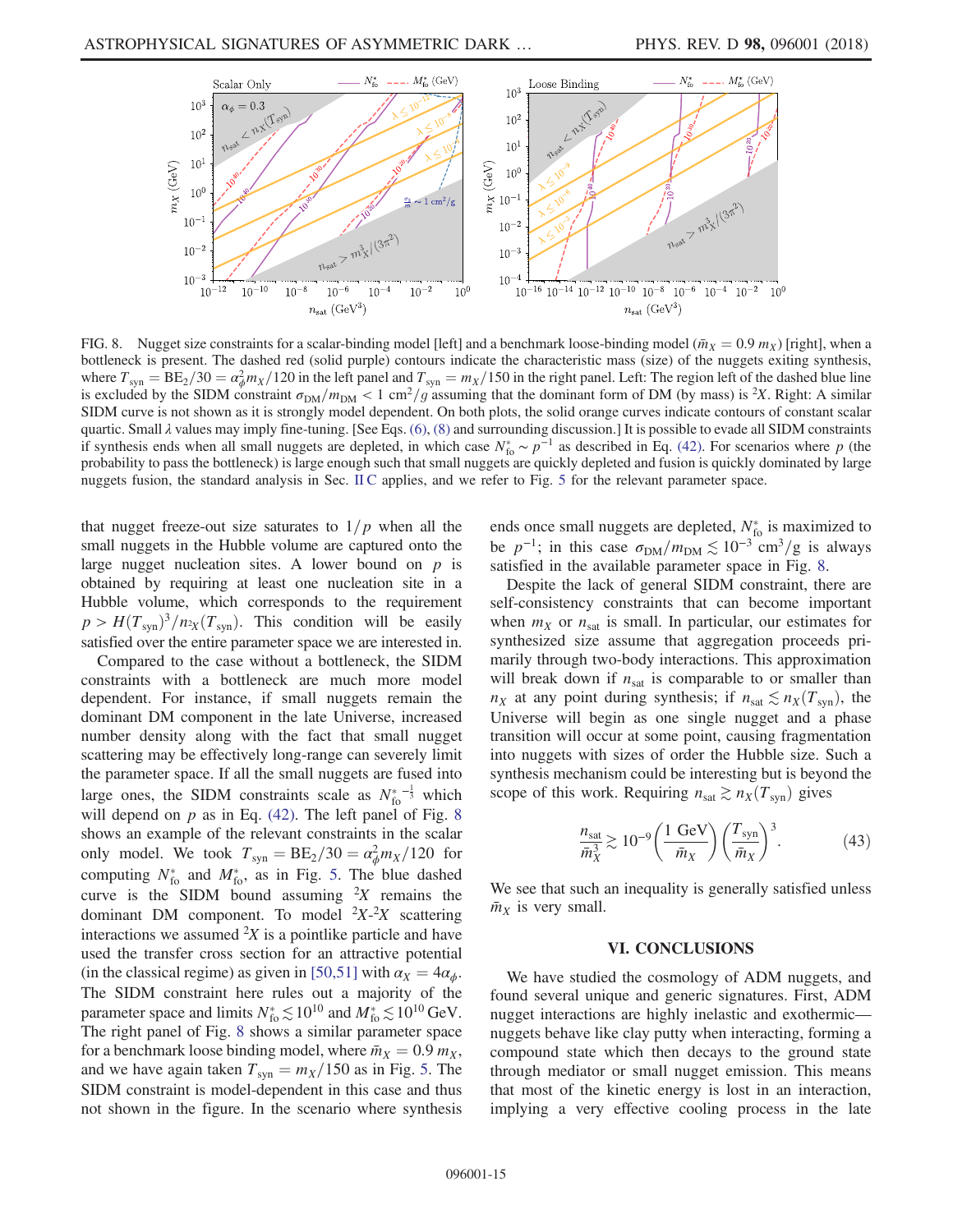Universe. This, combined with their huge size, gives rise to very efficient processes for changing the shape of DM halos, in particular in the core of a galaxy. Such DM can efficiently feed the black hole in the galactic center. On the flip side, requiring that our halo not be too greatly affected places an effective upper limit on the nugget size of around 1016 GeV, for models that are not too fine-tuned  $(\lambda \ge 10^{-3})$  $(\lambda \ge 10^{-3})$  $(\lambda \ge 10^{-3})$ , as shown in Fig. 1. The highly inelastic and exothermic nature of ADM nugget interactions means that many force mediators are emitted in the process of the compound state relaxing to the ground state; if the radiated force mediators decay to the SM (via, e.g., mixing with the Higgs), we found that the parameter space in severely constrained, and the constituent masses must be quite heavy. Lastly, the fusion processes allow for the formation of dark stars, though we find that once self-interaction and galactic core constraints are satisfied, these stars are formed only very rarely.

Large dark nuggets will form in the absence of a long range repulsive force (such as provided by electromagnetism in the standard model) given a sufficiently large attractive self-coupling (typically when  $\alpha_{\phi} > \alpha_{V} m_{\phi}^{2}/m_{X}^{2}$ and  $\alpha_{\phi} > 50 m_{\phi}^2/m_X^2$ ). The generic presence of the bound states in models of ADM, as well as their qualitatively different astrophysical and experimental signatures from those of elementary particle DM, makes them ripe for further study.

## ACKNOWLEDGMENTS

We thank Guido D'Amico, Paolo Panci, Haibo Yu, and Yiming Zhong for very helpful discussions on gravothermal collapse in the presence of inelastic interactions, Dorota Grabowska, Ahmet Coskuner and Simon Knapen for collaboration on prospects to detect nuggets in direct detection experiments, and Ethan Neil and Matthew McCullough for discussions on low-N bottlenecks. H. K. L. and K. M. Z. are supported by the DoE under Contract No. DE-AC02-05CH11231. M. I. G. is supported by the NSF under Award No. 1719780.

# <span id="page-15-0"></span>APPENDIX A: WHY NUGGET SYNTHESIS IS DIFFERENT FROM STANDARD MODEL SYNTHESIS

Large nuclei are not synthesized in the SM. Here we argue that much larger nuclei would be synthesized in the absence of the Coulomb force. We further argue that in the absence of the Coulomb force, a small change in the structure of the dark sector could imply the absence of a bottleneck.

#### 1. In the absence of a bottleneck

We first consider synthesis in the absence of a bottleneck, but with the presence of the Coulomb force.

With no bottleneck, the size,  $N$ , of a typical bound state evolves as

$$
\frac{\Delta N}{\Delta t} \sim \frac{N}{(n\sigma v)^{-1}} \to \frac{dN}{dt} = N\sigma_N n_N v_N
$$

$$
= N\sigma_0 N^{2/3} e^{-2\pi \alpha N^2/v_N} \frac{n_X}{N} v_N \quad (A1)
$$

where the exponential term in the cross section characterizes the Coulomb barrier. We will assume that  $v_N$  scales as  $v_N = v_0 N^{-1/2}$ . It is convenient to define the dimensionless timescale as in Eq. [\(12\)](#page-5-3)

$$
\frac{d\gamma}{dt} = \sigma_0 n_X v_\circ. \tag{A2}
$$

Then the evolution equations for average size  $N$  are

$$
\frac{dN}{d\gamma} = N^{1/6} e^{-\frac{2\pi a}{v_{\circ}(\gamma)} N^{5/2}}.
$$
\n(A3)

If  $v'_{\circ}(\gamma_{\circ})\Delta\gamma$  is very small compared to  $v_{\circ}(\gamma_{\circ})$ , then, defining  $\beta = 2\pi\alpha/v$  (*x*) we have  $\beta = 2\pi\alpha/v_0(\gamma_o)$  we have

$$
\gamma = \int N^{-1/6} e^{\beta N^{5/2}} dN \approx \begin{cases} \frac{2}{5} \beta^{-1} N^{-5/3} e^{\beta N^{5/2}} & \text{if } \beta N^{5/2} \gtrsim 2\\ \frac{6}{5} N^{5/6} & \text{if } \beta N^{5/2} \ll 1 \end{cases}.
$$
\n(A4)

In the SM, with the synthesis starting around 0.1 MeV due to the deuterium bottleneck,  $\gamma \approx 3000$ ,  $v_{\circ} \sim \sqrt{T_{\rm BBN}/\rm GeV} \sim$  $10^{-2}$ . Solving for N, one obtains  $N \approx 2$  due to the strong exponential dependence, indicating the inefficiency of SM synthesis (and correctly predicting that synthesis stops at around  $Z = 2$ , helium). On the other hand, if the Coulomb barrier were absent, the same calculation would predict  $N \sim 10^4$ .

#### 2. In the presence of a bottleneck

If there is a bottleneck at low N, large nuggets can build up by capture of small bound states on sparse nucleation sites that squeeze through the bottleneck. Suppose the bottleneck is at size  $k$ . The the size of the nucleation sites grows as

$$
\frac{dN}{dt} = kn_k \sigma_{kN} v_k.
$$
 (A5)

Taking  $kn_k = n_X(1-pN)$  and  $\sigma_{kN} = \sigma_o N^{2/3} e^{-2\pi \alpha kN/v_k} f(v_k)$ with  $f(v_k)$  a possible suppression factor due to quantum reflection effects we have

$$
\frac{dN}{d\gamma^*} = (1 - pN)N^{2/3}e^{-2\pi akN/v_k}
$$
 (A6)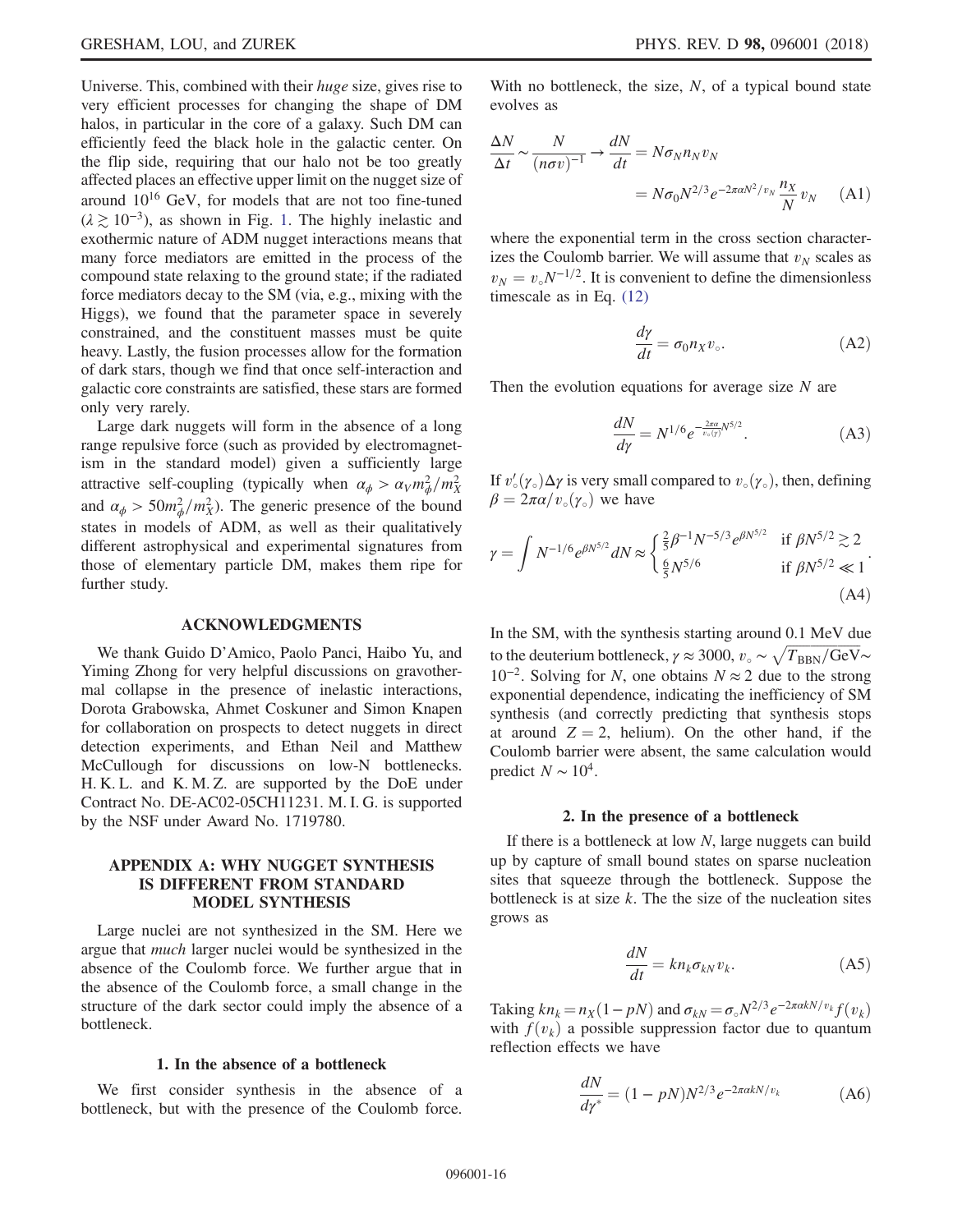where

$$
\frac{d\gamma^*}{dt} \equiv \sigma \, \delta n_X v_k f(v_k). \tag{A7}
$$

Here  $p$  is the probability of squeezing through the bottleneck. In the limit where  $v_k$  is approximately constant over the interaction timescale and if  $pN \ll 1$  then

$$
\frac{dN}{d\gamma_*} = N^{2/3} e^{-\beta N} \tag{A8}
$$

so that

$$
\gamma^* = \int N^{-2/3} e^{\beta N} dN \approx \begin{cases} \beta^{-1} N^{-2/3} e^{\beta N} & \text{if } \beta N \gtrsim 2\\ 3N^{1/3} & \text{if } \beta N \ll 1 \end{cases}
$$
(A9)

Again using SM-like parameters in an example, with  $\gamma^* \sim 3000$ ,  $k \sim 1$ ,  $m_k \sim \text{GeV}$  and  $\beta \sim 2\pi$  one predicts  $N \sim 2$ . If the Coulomb barrier were absent, however, one would predict  $N \sim 10^9$ .

## 3. Are bottlenecks present in the dark sector?

The synthesis of large N nuggets, and their abundance in the late Universe, depends crucially on the presence or absence of a bottleneck at small N. From analogue with the SM, one might think that bottlenecks are a generic feature of bound states. Here we argue that in the absence of the Coulomb barrier, and with very slight tweaks to the strong interaction physics that determines the <sup>4</sup>He and <sup>8</sup>Be binding energies, bottlenecks would be absent in the SM.

Our estimates above show that the Coulomb barrier is primarily responsible for the BBN bottleneck at <sup>4</sup>He. But if the deuterium bottleneck were not so strong so that BBN happened slightly earlier, this barrier would not be so huge. At higher temperatures, SM fusion is suppressed also because <sup>8</sup>Be is unstable. This is tied to the fact that as a "doubly magic" nucleus with both protons and both neutrons paired, filling the  $L = 0$  orbitals, <sup>4</sup>He is especially tightly bound. In contrast, consider the unstable <sup>5</sup>He and tightly bound. In contrast, consider the unstable <sup>5</sup>He and 8 Be nuclei:

- (i) The third neutron in <sup>5</sup>He is unpaired and in the  $L = 1$ <br>orbital (2nd "shell"), leading to a total <sup>5</sup>He binding orbital (2nd "shell"), leading to a total <sup>5</sup>He binding energy less than that of <sup>4</sup>He. Thus <sup>5</sup>He rapidly decays to  ${}^4\text{He} + n$ .<br>All neutron
- (ii) All neutrons and protons in <sup>8</sup>Be are paired, though the last two protons (neutrons) fill only  $1/3$  of the  $1p$  (2nd shell) states. The  ${}^{8}$ Be binding energy per particle is the smallest of any isotope with  $A = 5$ to 11, but it is *just barely* smaller than that of  ${}^{4}$ He.<sup>10</sup>

$$
\frac{{^{10}}\text{BE}({^{4}\text{He}})/4}{{^{8}\text{E}({^{8}\text{Be}})/8}}-1=0.0016.
$$

This means <sup>8</sup>Be decays rather quickly (through the strong interaction) to  ${}^{4}He + {}^{4}He$ .

Now consider the existence of analogous bottlenecks in nugget synthesis. First, there will be no obstruction due to a Coulomb barrier. One could expect, however, for the angular momentum-dependent pairing and shell filling effects to modify the behavior of binding energy per particle especially at low N, which in principle could destabilize nuggets at certain N. Specifically, we might expect the binding energy per particle to shift down for odd-N nuggets (with an unpaired constituent) relative to even-N nuggets (with all constituents paired) or to have upward fluctuations in binding energy per particle at the magic numbers  $(N \approx 2, 8, 20, ...)$ <sup>11</sup> The analog to an absence of stable  $A = 5$  and  $A = 8$  states for nuclei would be an absence of stable  $N = 3$  and  $N = 4$  nuggets; this would require the total binding energy of  $X$  to be larger than that of  ${}^{3}X$ , and the binding energy per particle for  ${}^{4}X$  to be (even slightly) smaller than that for  ${}^{2}X$ . Unstable  ${}^{3}X$  and  $4X$  would constitute a strong bottleneck to fusion of larger nuggets; the majority of DM could exist as  $2X$  after early-Universe synthesis. However, if only one of  ${}^{3}X$  or  ${}^{4}X$  were unstable, we could expect fusion to proceed to large N.

To definitively answer the question of the small- $N$ structure of bottlenecks requires detailed numerical calculations (see e.g., [\[52](#page-19-30)–57]), though given how close the  $A = 5$  and  $A = 8$  nuclei in the SM totter towards stability, it is not hard to imagine that a dark sector with a different structure could provide for the absence of low-N bottlenecks.

## <span id="page-16-0"></span>APPENDIX B: SATURATION PROPERTIES FROM RELATIVISTIC MEAN FIELD THEORY

With only the scalar and vector contributing to large-N nugget properties, our EFT mimics the same behavior as the  $\sigma$ - $\omega$  model of nuclear physics. In [\[24\]](#page-19-10) we examined the saturation properties of nuggets given only a scalar mediator and a quartic scalar potential as well as for scalar and vector mediators but no mediator potential. Here we sketch the derivation of saturation properties of nuggets for completeness. We omit many details that can be found in textbooks such as [\[27,58\]](#page-19-13).

In mean field calculations the mediator fields are set to their expectation values and treated classically. It is useful to rewrite the Lagrangian using an alternative parametrization of the couplings and dimensionless fields,

$$
C_{\phi,V}^2 \equiv \frac{2g_{\text{dof}}\alpha_{\phi,V}}{3\pi} \frac{m_X^2}{m_{\phi,V}^2} \quad \phi \equiv \frac{g_{\phi}\langle \phi \rangle}{m_X} v \quad \mu \equiv \frac{g_V \langle V_\mu \rangle}{m_X}.
$$
 (B1)

 $11$ One can expect the larger-N magic numbers to be different than the magic numbers for nuclei because the strength of the spin-orbit interaction, which leads to reordering of shell energies, will generically be different.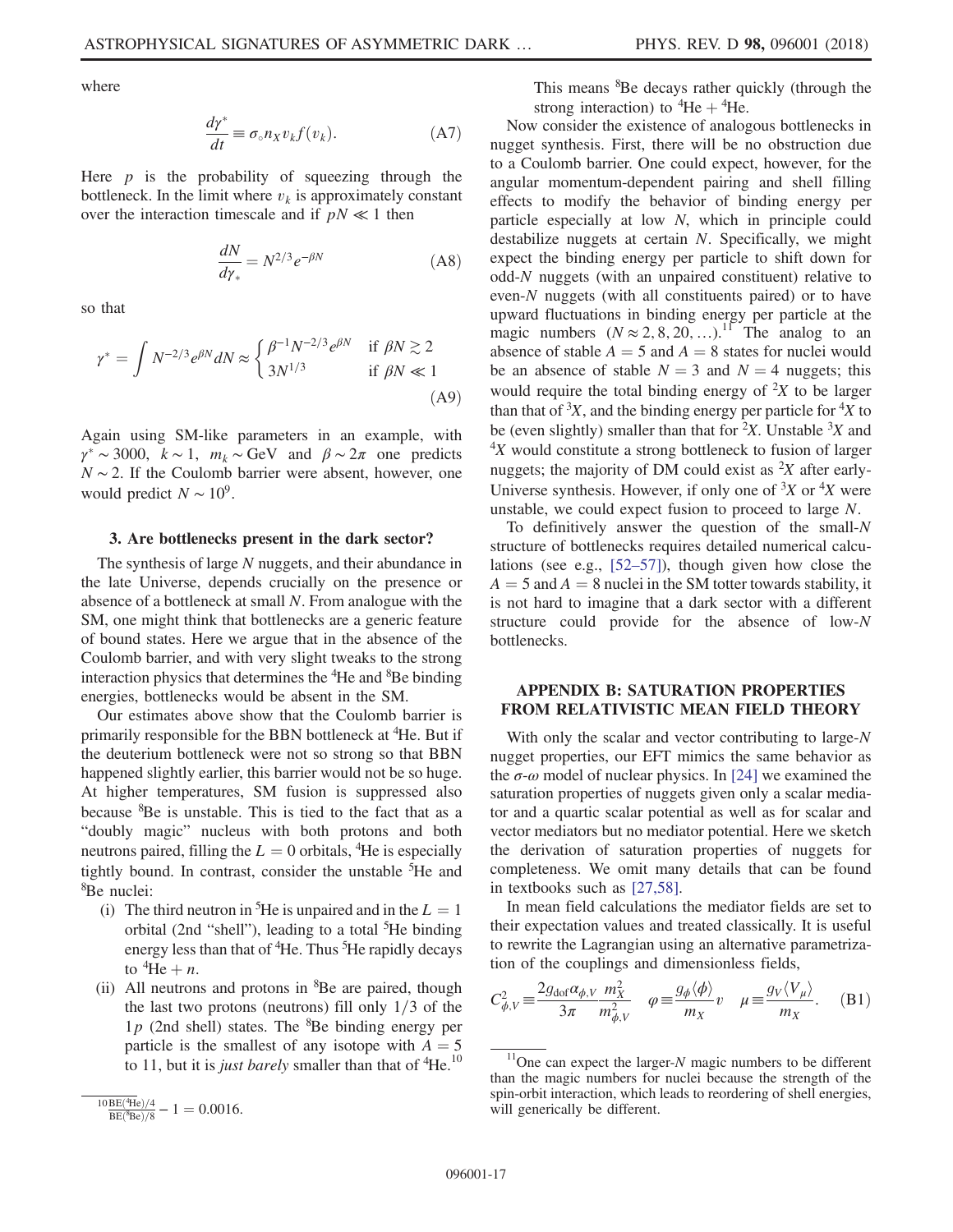The potential term can be rewritten as

$$
V(\varphi) \equiv \frac{g_{\text{dof}} m_X^4}{6\pi^2} W(\varphi). \tag{B2}
$$

Here  $g<sub>dof</sub>$  is the number of d.o.f. of the fermionic constituent. In a model with flavor symmetry,  $g_{\text{dof}} = 2n_{\text{flavors}}$ . We take  $g_{\text{dof}} = 2$  in all numerical calculations but include  $g_{\text{dof}}$ explicitly here partly to compare to the nuclear  $\sigma$ - $\omega$  model in which  $g_{\text{dof}} = 4$ .

<span id="page-17-0"></span>The equations of motion for the vector and scalar fields in the saturation limit become

$$
v_{\mu} = \delta_{0,\mu} \frac{C_V^2 k_F^3}{m_X^3}
$$
 (B3)

$$
\varphi = -C_{\phi}^{2}W'(\varphi) + 3C_{\phi}^{2} \int_{0}^{k_{F}/m_{X}} dx \frac{x^{2}(1-\varphi)}{\sqrt{x^{2} + (1-\varphi)^{2}}},
$$
 (B4)

and the equilibrium (zero pressure) condition is

$$
p\left(\frac{g_{\text{dof}}m_X^4}{6\pi^2}\right)^{-1} = -\frac{\varphi^2}{2C_{\phi}^2} + \frac{v_0}{2}\left(\frac{k_F}{m_X}\right)^3 - W(\varphi) + \int_0^{k_F/m_X} dx \frac{x^4}{\sqrt{x^2 + (1 - \varphi)^2}} = 0.
$$
\n(B5)

Here  $k_F$  is the Fermi momentum and  $m_* = m_X(1 - \varphi)$  is the effective mass of the fermion constituents. Solving Eqs. [\(B3\),\(B4\),\(B5\),\(B6\),\(B7\),\(B8\),\(B9\),](#page-17-0) one can obtain the mean field values  $(v_0, \varphi, k_F)$ . The physical properties can then be derived

$$
n_{\rm sat} = \frac{g_{\rm dof} k_F^3 \bar{m}_X}{6\pi^2} = v_0 + \sqrt{(1-\varphi)^2 + \left(\frac{k_F}{m_X}\right)^2}, \quad \text{(B6)}
$$

<span id="page-17-1"></span>where  $n_{\text{sat}}$  is the nugget number density and  $\bar{m}_X$  is the energy per nugget number. One immediately sees

$$
\frac{n_{\text{sat}}}{\bar{m}_X^3} \le \frac{g_{\text{dof}}}{2} \frac{1}{3\pi^2} \frac{k_F^3}{(k_F^2 + m_*^2)^{3/2}} \le \frac{g_{\text{dof}}}{2} \frac{1}{3\pi^2}.
$$
 (B7)

The bound on  $n_{\text{sat}}/\bar{m}_X^3$  is saturated when  $C_V^2 = 0$  and in the ultrarelativistic limit, where  $m/(k_B \rightarrow 0)$  Generically the ultrarelativistic limit, where  $m_*/k_F \rightarrow 0$ . Generically, the presence of a vector field increases the pressure, and lowers both the nugget binding energy and saturation density.

<span id="page-17-2"></span>Defining  $W_{\text{eff}}(\varphi) \equiv \frac{\varphi^2}{2C_{\varphi}^2} + W(\varphi)$ , and  $z = k_F/m_X$  and substituting in for  $v_{\mu}$ , the equations for saturation become

$$
W'_{\rm eff}(\varphi) = 3 \int_0^z dx \frac{x^2(1-\varphi)}{\sqrt{x^2 + (1-\varphi)^2}},
$$
 (B8)

<span id="page-17-3"></span>
$$
W_{\text{eff}}(\varphi) = \frac{C_V^2}{2} z^6 + \int_0^z dx \frac{x^4}{\sqrt{x^2 + (1 - \varphi)^2}}.
$$
 (B9)

For binding to occur, one must have  $\bar{m}_X < m_X$ , so by Eq. [\(B7\)](#page-17-1), binding requires  $z < 1$  and  $C_V^2 z^3 < 1$ . Also note that  $0 \leq 1 - \varphi < 1$ .

Equation [\(B8\)](#page-17-2) and [\(B9\)](#page-17-3) both go to zero as  $z \to 0$ . Thus, small saturation densities ( $z \ll 1$ ) requires small  $W_{\text{eff}}(\varphi)$ and  $W'_{\text{eff}}(\varphi)$ . This can be achieved either by making the coefficients of  $W_{\varphi}(\varphi)$  very small or requiring  $\varphi \ll 1$ . coefficients of  $W_{\text{eff}}(\varphi)$  very small, or requiring  $\varphi \ll 1$ . However, as  $\bar{m}_X/m_X > |1 - \varphi|$ , it is difficult to achieve binding in this limit. In the ultrarelativistic limit  $(z \gg 1)$ , the equations simplify, and we will show that a consistent limit can be achieved as long as  $W_{\text{eff}}(1) \ll 1$ .

Relativistic limit. Suppose saturation occurs in the ultrarelativistic limit, where  $1 - \varphi \ll z$ . We'll take the limit and then see when it is consistent. When  $1-\varphi \ll z$ we have

$$
W'_{\rm eff}(\varphi)/(1-\varphi) \approx \frac{3}{2}z^2 \qquad (B10)
$$

$$
W_{\rm eff}(\varphi) \approx \frac{1}{2} C_V^2 z^6 + \frac{1}{4} z^4.
$$
 (B11)

First of all, since, for binding to occur, we need  $z < 1$ , we can see that  $1 - \varphi \ll 1$  in the ultrarelativistic limit, implying that  $\varphi \approx 1$  and so  $W_{\text{eff}}(\varphi) \approx W_{\text{eff}}(1) +$  $W'_{\text{eff}}(1)(\varphi - 1) + \cdots$ . Then Eqs. [\(B8\)](#page-17-2) and [\(B9\)](#page-17-3) become

$$
W'_{\text{eff}}(1) = \left(\frac{3}{2}z^2 + W''_{\text{eff}}(1)\right)(1 - \varphi) + W'''_{\text{eff}}(1)(1 - \varphi)^2
$$

$$
+ \mathcal{O}((1 - \varphi)^2 z, (1 - \varphi)^3)
$$
(B12)

$$
W_{\text{eff}}(1) = z^4 \left( \frac{1}{2} C_V^2 z^2 + \frac{1}{4} \right) + W_{\text{eff}}'(1)(1 - \varphi)
$$
  
+  $\mathcal{O}(z^3 (1 - \varphi), (1 - \varphi)^2).$  (B13)

For binding to occur,  $C_V^2 z^2 < \frac{1}{z}$  and  $z < 1$ . Therefore  $\mathcal{O}(z^4) \leq W_{\text{eff}}(1) \leq \mathcal{O}(z^3) < 1$ . A consistency condition on  $W_{\text{eff}}$  is

$$
\frac{\frac{2}{3}W'_{\text{eff}}(1)}{(4W_{\text{eff}}(1))^{3/4}} \approx \frac{1-\varphi}{z(1+2C_V^2 z^2)^{3/4}} < \frac{1-\varphi}{z} \ll 1. \quad \text{(B14)}
$$

which, noting that  $W_{\text{eff}}$  and its derivatives evaluated at 1 must be of the same order assuming positive coefficients, implies that  $W_{\text{eff}}(1) \ll 1$  and therefore  $z \ll 1$  is necessary for the limit to be consistent. Therefore, we have

$$
W'_{\rm eff}(1) \approx \left(\frac{3}{2}z^2\right)(1-\varphi) \tag{B15}
$$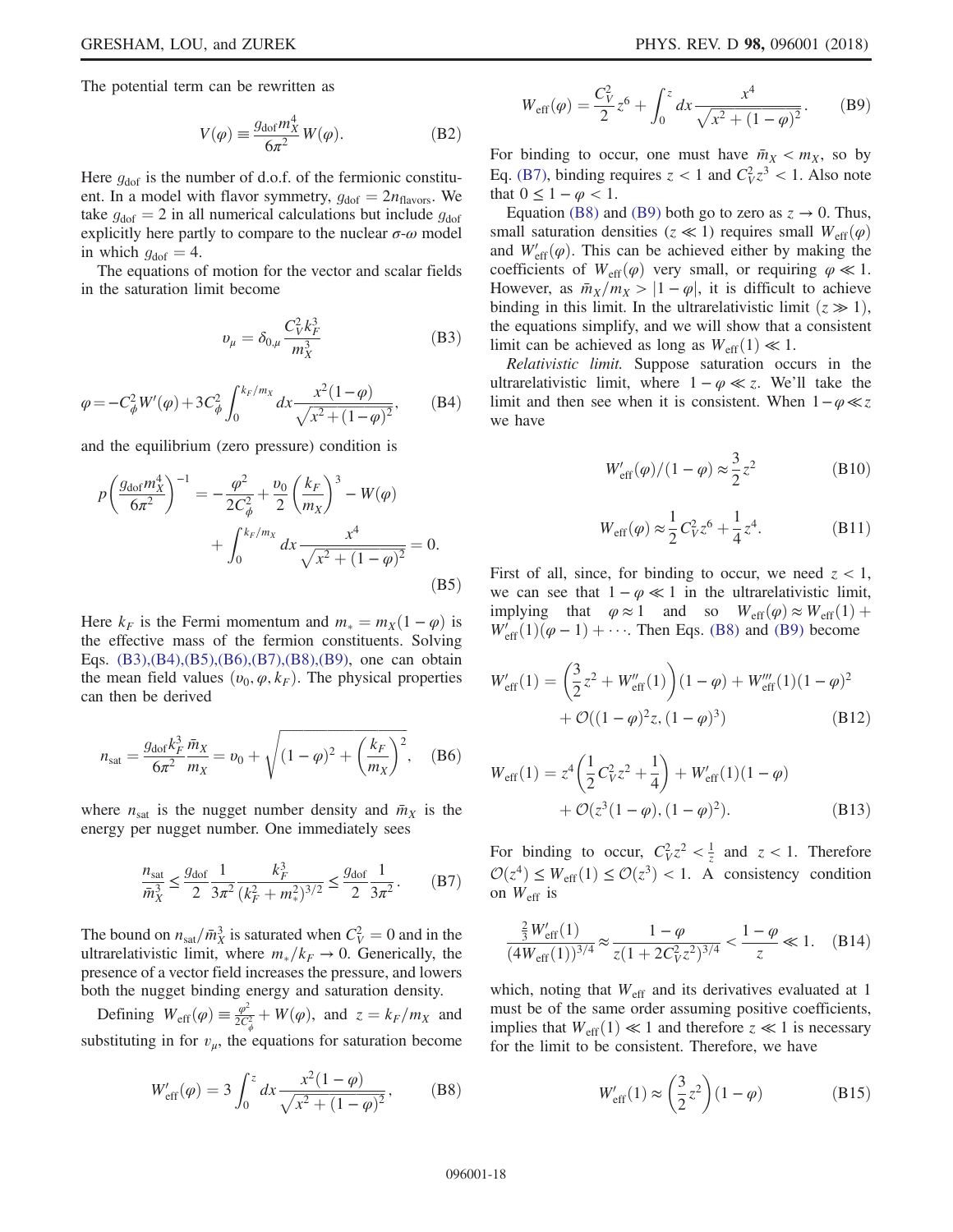$$
W_{\text{eff}}(1) \approx z^4 \left(\frac{1}{2}C_V^2 z^2 + \frac{1}{4}\right)
$$
 (B16)

<span id="page-18-0"></span>along with

$$
n_{\text{sat}} = \frac{z^3}{3\pi^2} \qquad \frac{\bar{m}_X}{m_X} \approx z(C_V^2 z^2 + 1) \tag{B17}
$$

where  $(1 - \varphi) \ll z \ll 1$  and  $C_V^2 z^2 < 1/z$ . We see that saturation densities are small in this limit and a large range saturation densities are small in this limit and a large range of binding energies is self-consistently achievable. Namely,  $C_V^2 z^2 \ll 1$  corresponds to strongly bound nuggets and  $C_V^2 z^3 \approx 1$  corresponds to weakly bound nuggets.

<span id="page-18-1"></span>Equation [\(B16\)](#page-18-0) is a cubic equation for  $z^2$  whose solution is

$$
z^{2} = \frac{1}{6C_{V}^{2}} \left[ \left( \sqrt{\xi^{2} - 1} - \xi \right)^{1/3} + \left( \sqrt{\xi^{2} - 1} - \xi \right)^{-1/3} - 1 \right];
$$
  

$$
\xi \equiv 1 - 216C_{V}^{4}W_{\text{eff}}(1).
$$
 (B18)

The following formulas describe the solution Eq. [\(B18\)](#page-18-1) to within 33% within the entire range:

$$
z^2 = 2\sqrt{W_{\rm eff}(1)} \qquad C_V^4 W_{\rm eff}(1) \lesssim 1/16 \qquad (B19)
$$

$$
z^{2} = \left(\frac{2W_{\rm eff}(1)}{C_{V}^{2}}\right)^{1/3} \qquad C_{V}^{4}W_{\rm eff}(1) \gtrsim 1/16 \qquad (B20)
$$

and, correspondingly,

$$
3\pi^2 \frac{n_{\text{sat}}}{m_X^3} = \begin{cases} (2\sqrt{W_{\text{eff}}(1)})^{3/2} & C_V^4 W_{\text{eff}}(1) \lesssim 1/16\\ \sqrt{2W_{\text{eff}}(1)}/C_V & C_V^4 W_{\text{eff}}(1) \gtrsim 1/16 \end{cases}
$$
(B21)

and

$$
\frac{\bar{m}_X}{m_X} = \begin{cases}\n\left(2\sqrt{W_{\text{eff}}(1)}\right)^{1/2} & C_V^4 W_{\text{eff}}(1) \lesssim 1/16 \\
\left(\sqrt{2W_{\text{eff}}(1)}/C_V\right)^{1/3} (1 + (2C_V^4 W_{\text{eff}}(1))^{1/3}) & C_V^4 W_{\text{eff}}(1) \gtrsim 1/16\n\end{cases}
$$
\n(B22)

with the consistency conditions,

$$
\frac{\frac{2}{3}W'_{\rm eff}(1)}{(2\sqrt{W_{\rm eff}(1)})^{3/2}} \ll 1
$$
 [C<sup>4</sup><sub>V</sub> $W_{\rm eff}(1) \lesssim 1/16$ ] (B23)

$$
C_V \frac{\frac{2}{3}W_{\text{eff}}'(1)}{(\sqrt{2W_{\text{eff}}(1)})} \ll 1
$$
 [C\_V^4 W\_{\text{eff}}(1) \gtrsim 1/16]. (B24)

Very large  $C_V$  can destabilize nuggets, corresponding to  $m_X/m_X = 1$ . In the limit  $(2C_V^4 W_{\text{eff}}(1))^{1/3} \gg 1$  we have  $\frac{m_X}{M} \rightarrow C_{V}$ .  $(2W_{\text{eff}}(1))$  and thus we see the limit for hinding  $\frac{\bar{m}_X}{m_X} \to C_V \sqrt{2W_{\text{eff}}(1)}$  and thus we see the limit for binding

 $C_V^2 W_{\text{eff}}(1) < 1/2$  when  $C_V^4 W_{\text{eff}}(1) \gg 1$  (binding limit).  $(B25)$ 

<span id="page-18-2"></span>Let us redefine  $C_{\phi}^{-2} \equiv 2W_{\text{eff}}(1)$ . We may invert the formulas for  $n_{\text{sat}}$  and  $\bar{m}_X$  to give  $C_{\phi}^{-2} \equiv 2W_{\text{eff}}(1)$  and  $C_{\phi}^2$ . We find  $C_V^2$ . We find,

$$
C_{\phi}^{-2} = (r_0 m_X)^{-3} \left( \frac{\bar{m}_X - r_0^{-1}}{m_X} \right) \text{ and}
$$
  
\n
$$
C_V^2 = (r_0 m_X)^3 \left( \frac{\bar{m}_X - r_0^{-1}}{m_X} \right) \text{ with}
$$
  
\n
$$
r_0^{-1} < \bar{m}_X < m_X \text{ when}
$$
  
\n
$$
(C_V^4 C_{\phi}^{-2})^{1/3} \sim \bar{m}_X r_0 - 1 \gtrsim 1/2
$$
 (B26)

<span id="page-18-3"></span>and

$$
C_{\phi}^{-2} \to \frac{1}{2} \left( \frac{\bar{m}_X}{m_X} \right)^4 = \frac{1}{2} \left( \frac{r_0^{-1}}{m_X} \right)^4 \text{ and}
$$
  

$$
C_V^2 \to 0 \text{ as } r_0^{-1} \to \bar{m}_X
$$
 (B27)

where we have defined

$$
r_0^{-1} \equiv (3\pi^2 n_{\rm sat})^{1/3}.
$$
 (B28)

Combining Eqs. [\(B26\)](#page-18-2) and [\(B27\)](#page-18-3) we find

$$
C_{\phi}^{-2} \le 3\pi^2 \frac{n_{\text{sat}}}{\bar{m}_X^3} \left(\frac{\bar{m}_X}{m_X}\right)^4 \left[1 - \frac{1}{2} \left(\frac{3\pi^3 n_{\text{sat}}}{\bar{m}_X^3}\right)^{1/3}\right].
$$
 (B29)